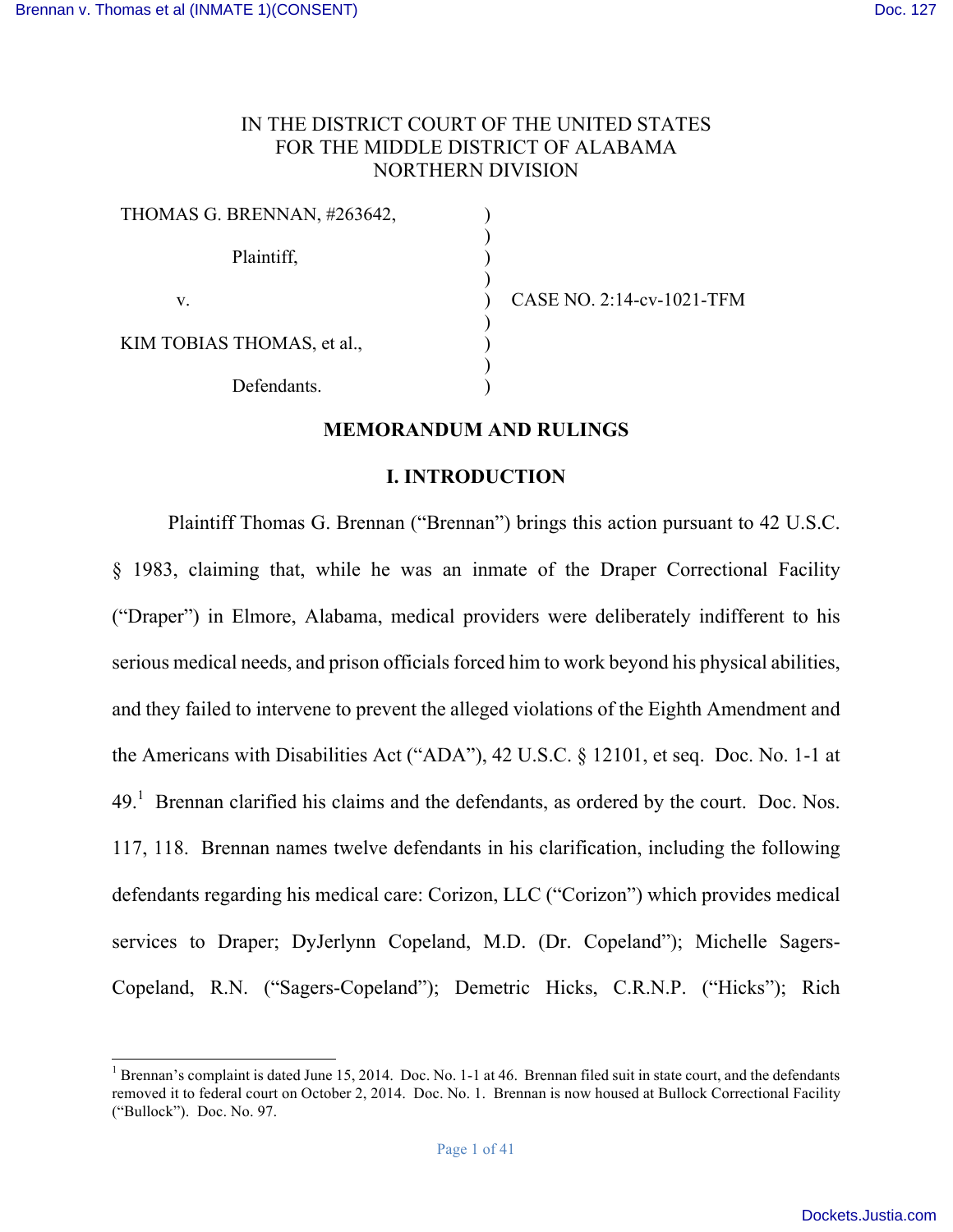Hallworth, former Chief Executive Officer of Corizon ("Hallworth"); and Stuart Campbell, former Chief Operations Officer of Corizon ("Campbell") (collectively "Medical Defendants"). Doc. No. 118. Brennan names the following Alabama Department of Corrections ("ADOC") officials during the time relevant to the complaint: Kim Thomas, former ADOC Commissioner ("Thomas"); Ruth Naglich, ADOC Associate Commissioner of Health ("Naglich"); Louis Boyd, former ADOC Warden ("Boyd"); Phyllis Billups, ADOC Warden ("Billups"); Larry Philyaw, ADOC Lieutenant ("Philyaw"); and Willie Jackson, ADOC Chief Steward ("Jackson") (collectively "ADOC Defendants"). *Id.* Brennan sued the defendants in their individual and official capacities and listed only money damages in his clarification to the court. Doc. No. 118. Before his clarification in Doc. No. 118, Brennan informed the court that he received a "no-work profile" and "lay in" profile excusing him from work at Bullock, and he informed the court that all claims have been resolved except for the ADA and inadequate medical care and treatment claims. Doc. No. 116. Defendants state all equitable issues have been resolved, and they argue Brennan is not entitled to the monetary relief he seeks. Doc. No. 109.

In accordance with orders of the court, the defendants filed answers, special reports, supplemental special reports, and supporting evidentiary material in response to Brennan's allegations. Doc. Nos. 4, 13, 17, 19, 21, 27, 32, 63, 66, 71, 74, 75, 89, 93, 98, 120. The court informed Brennan that the defendants' special reports may, at any time, be treated as a motion for summary judgment; the court explained the proper manner in which to respond to a motion for summary judgment; and the court directed Brennan to respond to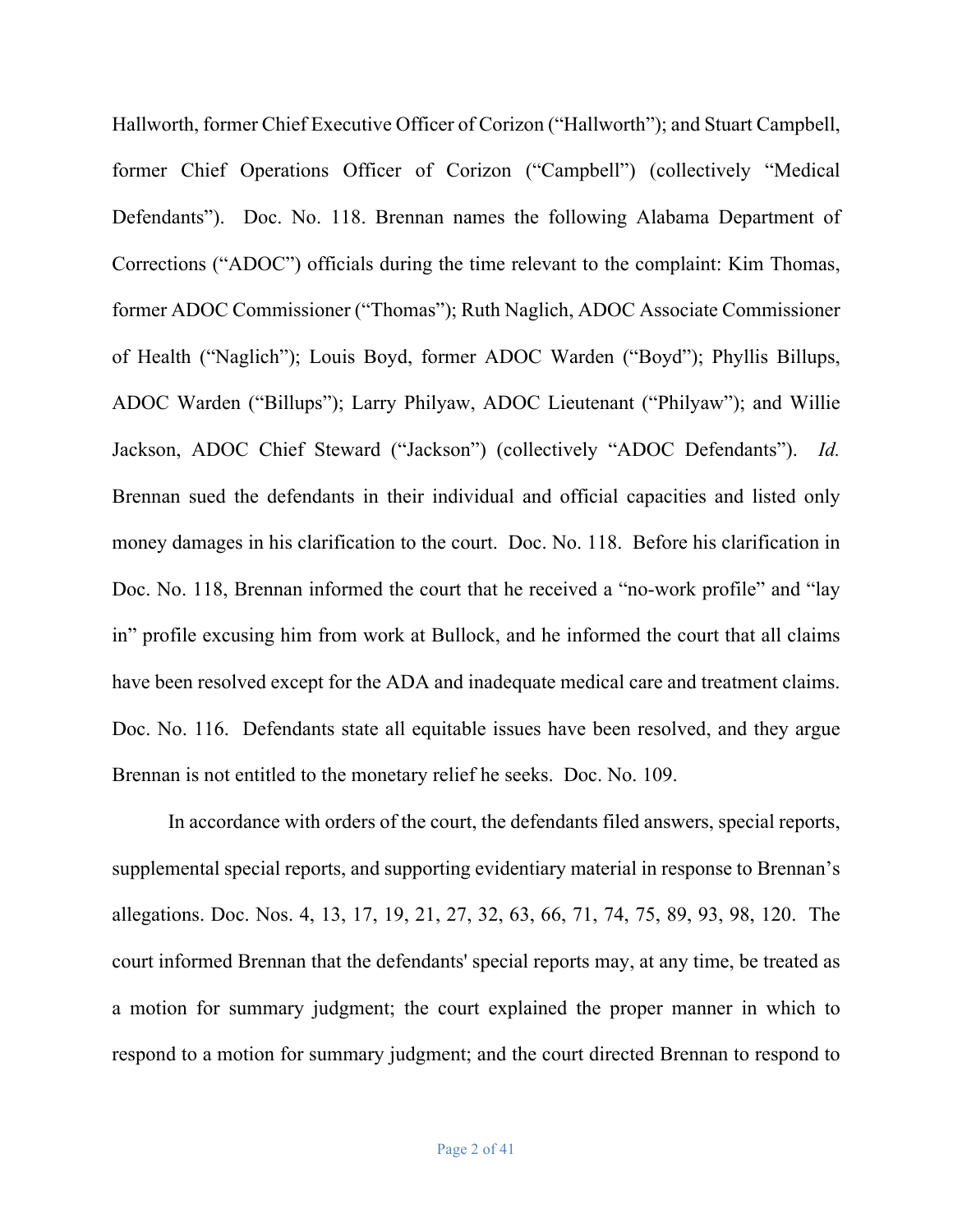the defendants' report. Doc. Nos. 37, 76. Brennan responded. Doc. Nos. 52, 53, 59, 60, 75, 80, 83, 84, 89, 122.

Pursuant to 28 U.S.C.  $\S 636(c)(1)$  and M.D. Ala. LR 73.1, the parties consented to a United States Magistrate Judge conducting all proceedings in this case and ordering the entry of final judgment. Doc. No. 49. This case is now pending before the court on the defendants' motions for summary judgment. Upon consideration of the motions, the plaintiff's response to the motions, and the evidentiary materials filed in support and in opposition to the motions, the court concludes that the defendants' motions for summary judgment are due to be granted.

## **II. STANDARD OF REVIEW**

"The court shall grant summary judgment if the movant shows that there is no genuine dispute as to any material fact and the movant is entitled to judgment as a matter of law." Fed. R. Civ. P. 56(a). "Summary judgment is appropriate 'if the pleadings, depositions, answers to interrogatories, and admissions on file, together with the affidavits, if any, show there is no [dispute] as to any material fact and that the moving party is entitled to judgment as a matter of law.'" *Greenberg v. BellSouth Telecomm., Inc.*, 498 F.3d 1258, 1263 (11th Cir. 2007) (per curiam) (citation to former Fed. R. Civ. P. 56 omitted; "issue" altered to "dispute" to reflect the stylistic change in the current rule). The party moving for summary judgment "always bears the initial responsibility of informing the district court of the basis for its motion, and identifying those portions of the [record, including pleadings, discovery materials and affidavits], which it believes demonstrate the absence of a genuine [dispute] of material fact." *Celotex Corp. v. Catrett*, 477 U.S. 317, 323 (1986)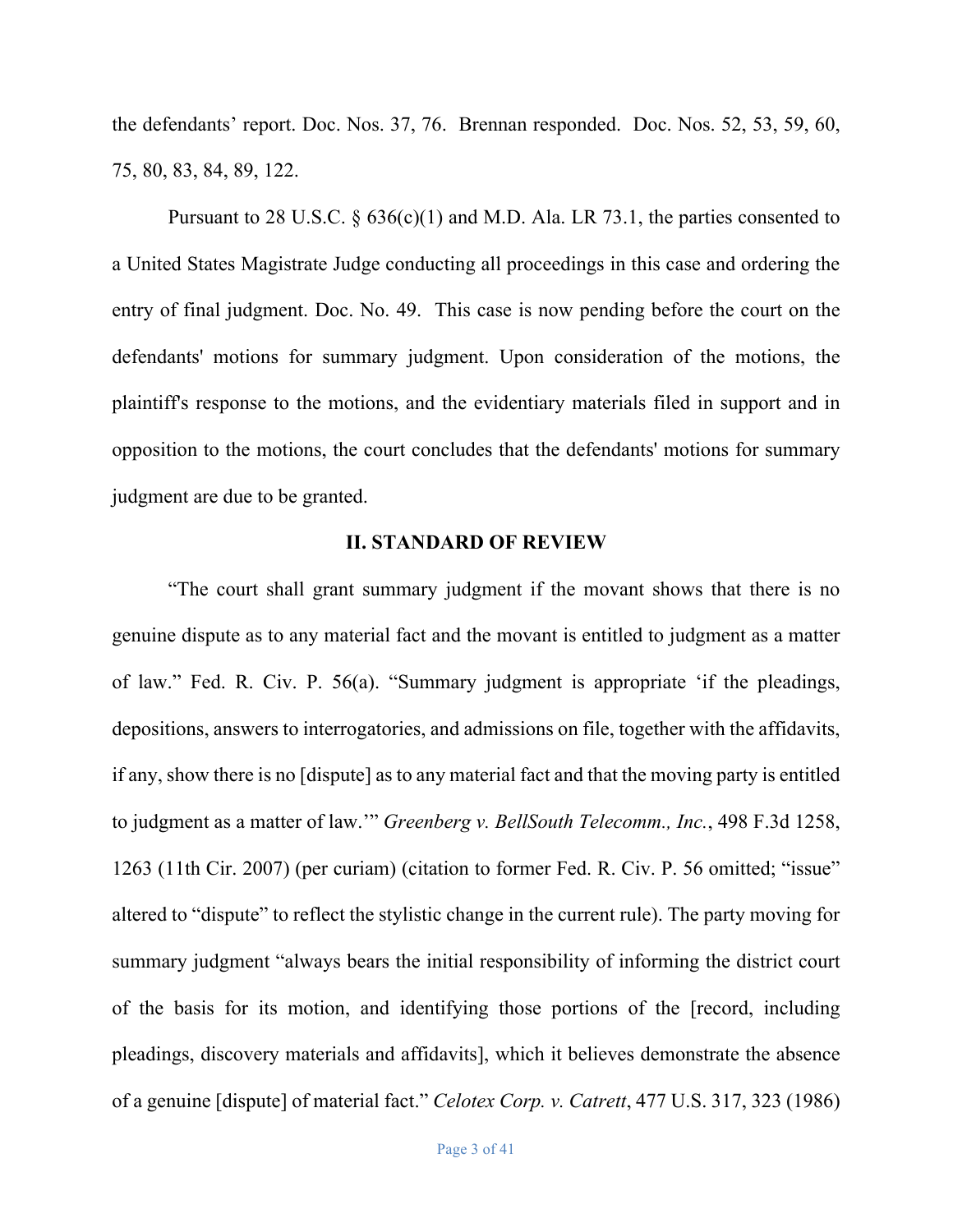(alterations added). The movant may meet this burden by presenting evidence indicating there is no dispute of material fact or by showing that the nonmoving party has failed to present evidence in support of some element of its case on which it bears the ultimate burden of proof. *Id.* at 322-24.

The defendants have met their evidentiary burden and demonstrated the absence of any genuine dispute of material fact. Thus, the burden shifts to Brennan to establish, with appropriate evidence beyond the pleadings, that a genuine dispute material to the case exists. *Celotex*, 477 U.S. at 324; Fed. R. Civ. P. 56(e)(3) ("If a party fails to properly support an assertion of fact or fails to properly address another party's assertion of fact [by citing to materials in the record including affidavits, relevant documents or other materials], the court may . . . grant summary judgment if the motion and supporting materials--including the facts considered undisputed--show that the movant is entitled to it . . . ."); *see also Caldwell v. Warden, FCI Talladega*, 748 F.3d 1090, 1098 (11th Cir. 2014) (court considers facts pled in a plaintiff's sworn complaint when considering his opposition to summary judgment"). A genuine dispute of material fact exists when the nonmoving party produces evidence that would allow a reasonable fact-finder to return a verdict in its favor. *Greenberg*, 498 F.3d at 1263. The evidence must be admissible at trial, and if the nonmoving party's evidence "is merely colorable . . . or is not significantly probative . . . summary judgment may be granted." *Anderson v. Liberty Lobby, Inc.*, 477 U.S. 242, 249- 50 (1986); Fed. R. Civ. P. 56(e). "A mere 'scintilla' of evidence supporting the opposing party's position will not suffice . . . ." *Walker v. Darby*, 911 F.2d 1573, 1577 (11th Cir. 1990) (citing *Anderson*, 477 U.S. at 252). Conclusory allegations based on subjective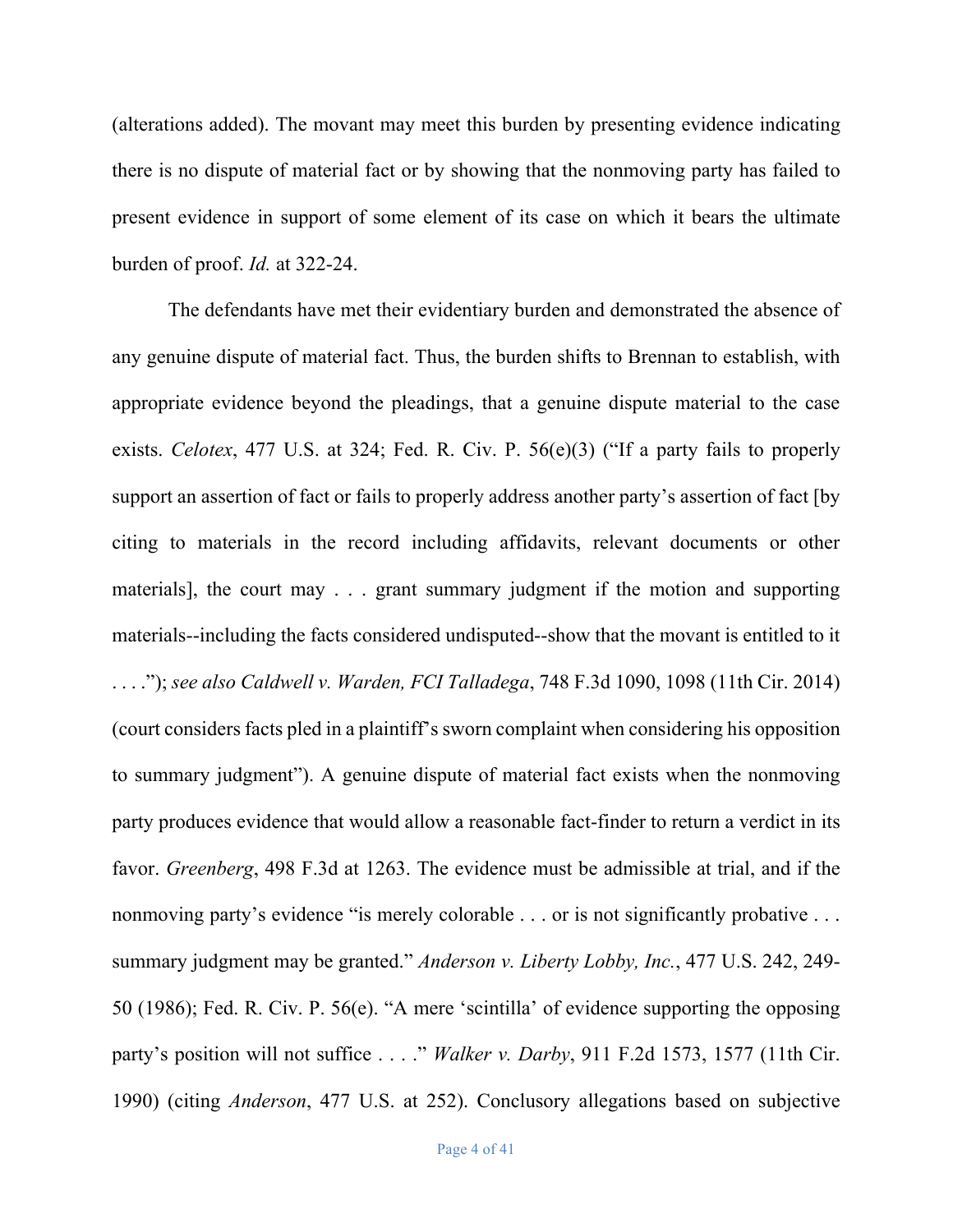beliefs are likewise insufficient to create a genuine dispute of material fact. *Holifield v. Reno*, 115 F.3d 1555, 1564 n.6 (11th Cir. 1997) (per curiam). Only disputes involving material facts are relevant, and what is material is determined by the substantive law applicable to the case. *Anderson*, 477 U.S. at 248. To demonstrate a genuine dispute of material fact, the party opposing summary judgment "must do more than simply show that there is some metaphysical doubt as to the material facts. . . . Where the record taken as a whole could not lead a rational trier of fact to find for the nonmoving party, there is no 'genuine [dispute] for trial.'" *Matsushita Elec. Indus. Co. v. Zenith Radio Corp.*, 475 U.S. 574, 587 (1986).

"The evidence of the non-movant is to be believed, and all justifiable inferences are to be drawn in his favor." *Anderson*, 477 U.S. at 255. Although factual inferences must be viewed in a light most favorable to the nonmoving party and pro se complaints are entitled to liberal interpretation by the court, a pro se litigant does not escape the burden of sufficiently establishing a genuine dispute of material fact. *Brown v. Crawford*, 906 F.2d 667, 670 (11th Cir. 1990). Thus, a plaintiff's pro se status alone does not mandate this court's disregard of elementary principles of production and proof in a civil case. In this case, Brennan fails to demonstrate a requisite genuine dispute of material so as to preclude summary judgment on his claims against the defendants. *See Matsushita*, 475 U.S. at 587.

## **III. SUMMARY OF MATERIAL FACTS**

Before his transfer to Draper on June 15, 2012, Brennan was an inmate at the St. Clair Correctional Facility ("St. Clair"). While at St. Clair, Brennan filed suit in the United States District Court for the Northern District of Alabama, alleging his Eighth Amendment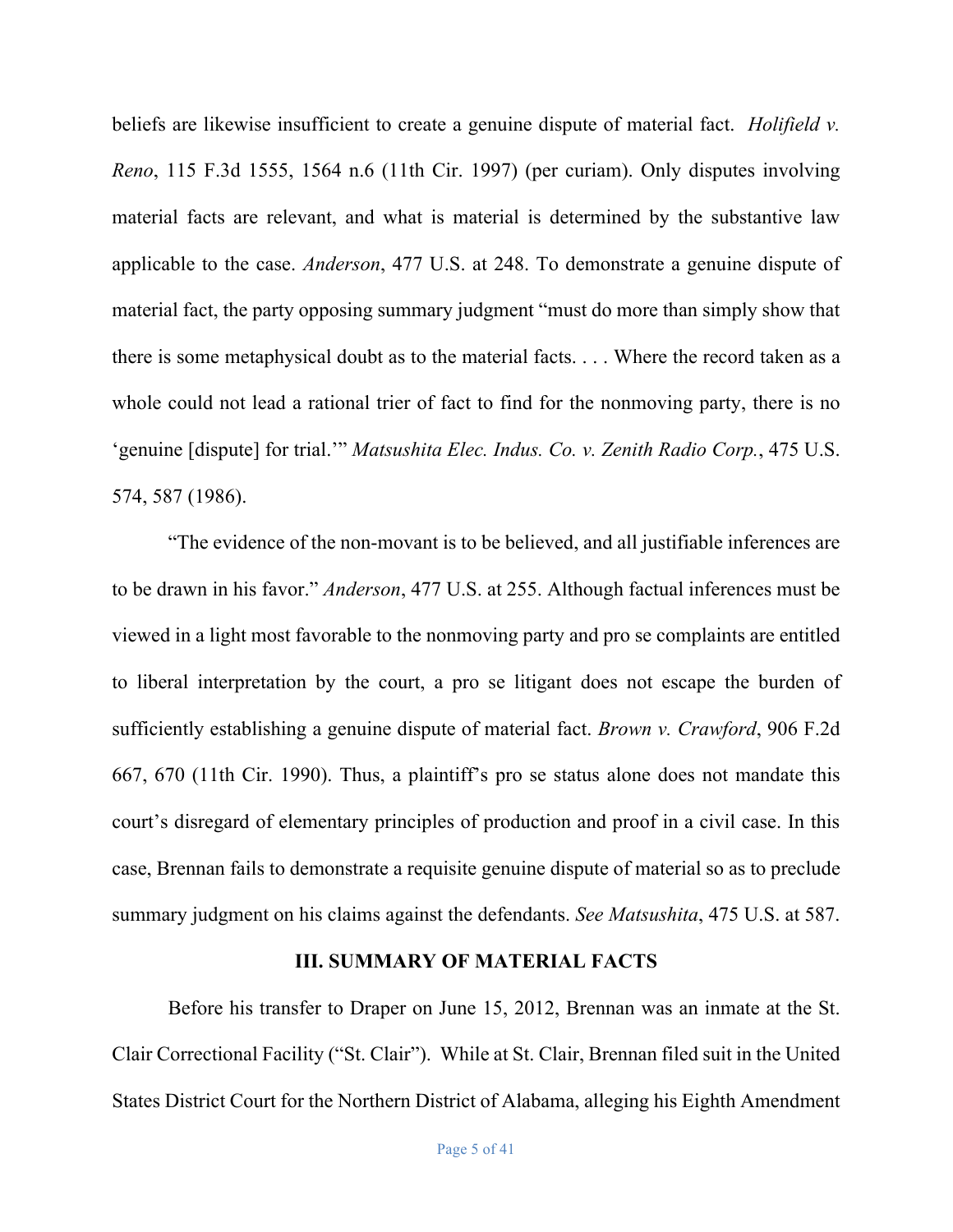rights were violated by a delay in medical diagnosis and treatment, denial of pain treatment and access to physical therapy, and failure of ADOC staff to intervene in his medical care. *See Brennan v. Commissioner, Ala. Dep't Corr.*, 626 F. App'x 939, 941-45 (11th Cir. 2015).<sup>2</sup> Brennan's case in the Northern District is still pending. *Brennan v. Thomas*, 2:13cv-00152-AKK (N.D. Ala.).

Defendant Rich Hallworth was Chief Executive Officer of Corizon but is no longer employed by Corizon. Doc. No. 32-4, at 2. Corizon has contracts with numerous states, counties, and cities to provide health care to inmates. *Id.* at 3. Hallworth avers he did not oversee the day to day medical care of the inmates across the country, and he never visited Draper or the health care unit at Staton Correctional Facility ("Staton") in Elmore County, Alabama. *Id.* at 2-3. Hallworth states he never had personal communications with Brennan and, if he received communication from him, it would have been forwarded to the appropriate personnel to handle the complaint. *Id.* at 3. Hallworth states he had no communication regarding Brennan's care and no knowledge or input regarding Brennan's health care. *Id.*

<sup>&</sup>lt;sup>3</sup> The Court of Appeals held that Brennan stated a plausible Eighth Amendment claim when Brennan alleged a 34-day delay attributable to a nurse between the time Brennan fell and his first appointment with a general practitioner, during which time Brennan developed a bulge in his neck, and he had pain and lack of movement in his neck, shoulders, arms, lower back, and legs. *Brennan*, 626 F. App'x at 941-42. The Court of Appeals further held Brennan stated a plausible claim for relief when, after he finally saw a doctor who determined he needed treatment, including surgery, it took nearly 4 months for him to receive surgery. *Id.* at 943. It held Brennan stated a plausible claim against medical staff when he alleged he was prescribed pain medication such as Vicodin and muscle relaxants for a period of time, staff knew he was in pain and the proper course of treatment, but staff then limited his pain medications to twice daily instead of three times a day, then later weaned him off narcotics, and then further limited his pain medication. *Id.* at 943-44. It held that Brennan stated a plausible claim when he alleged that, for over 2 months, his pain caused him to be confined to a wheelchair and he received pain medication only occasionally to help him sleep. *Id.* The Court of Appeals allowed Brennan a chance to amend his complaint to raise allegations that might state a plausible claim against the prison wardens, such as their "subjective knowledge of the extent of [Brennan's] medical problems. . . . [or] facts suggesting that either were involved in the decisions related to [Brennan's] diagnosis and treatment, or that they were able to intervene in his medical treatment but refused to do so." *Id.* at 945 (alterations added).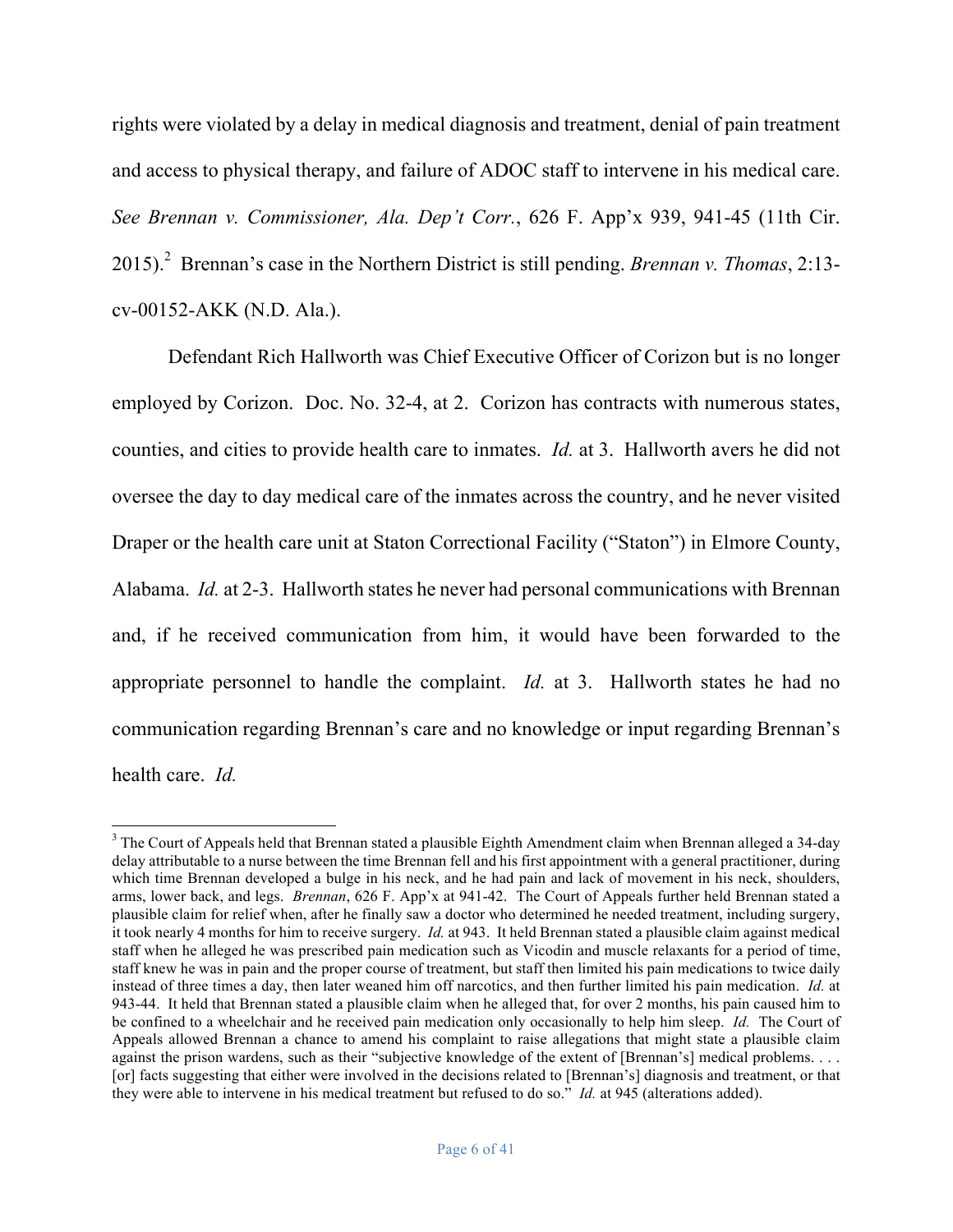Defendant Stuart Campbell was President and Chief Operating Officer of Corizon but is no longer employed by Corizon. Doc. No. 32-5, at 2. Campbell avers that he did not oversee the day to day medical care of the inmates across the country, and he never visited Draper or the health care unit at Staton. *Id.* at 2-3. Campbell states he never had personal communications with Brennan and, if he received communication from him, it would have been forwarded to the appropriate personnel to handle the complaint. *Id.* at 3. Campbell states he had no communication regarding Brennan's care and no knowledge or input regarding Brennan's health care. *Id.*

Defendant Michelle Sagers-Copeland avers that she is a Registered Nurse (RN") and employed by Corizon as the Health Services Administrator ("HSA") at Staton, and that she administers the Health Care Unit. Doc. No. 32-3, at 2-3. Sagers-Copeland does not provide medical care to inmates and states she had no responsibility or control over the medical care Brennan received at Staton. *Id.* at 3. Sagers-Copeland states that as HSA, she "did not dictate to the medical providers what medical care would have been provided to or recommend or prescribed to Mr. Brennan." *Id.* Sagers-Copeland states she never delayed or denied Brennan medical care, and, to her knowledge, Brennan received nursing care within appropriate standards. *Id.* at 3-4. Sagers-Copeland states that she and Corizon "employees had and have absolutely nothing to do with whether any particular inmate performs a particular job or works in any capacity whatsoever while incarcerated within the" ADOC. Doc. No. 71-1, at 3. She states that no Corizon employee gives work profiles to inmates at Staton or Elmore; instead "[t]he limited profiles may of course limit an inmate from certain work or all work depending on the nature of the limited profile given.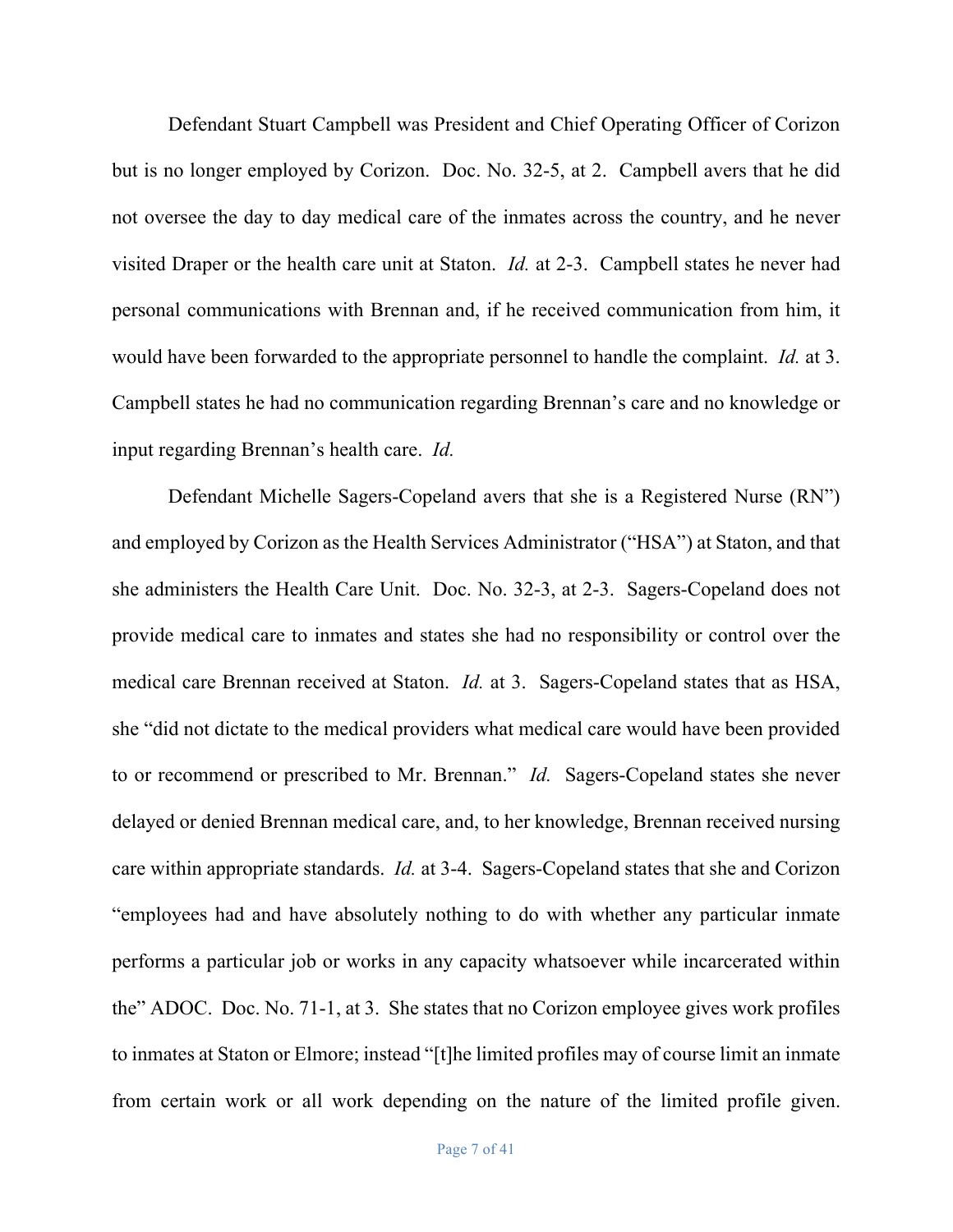However limited profiles are given and not no-work profiles." *Id.* at 4. Sagers-Copeland states the limited profiles Brennan received from medical personnel were "deemed appropriate given Mr. Brennan's medical condition." *Id.* The ADOC Office of Health Services policy entitled, "Medical Profiles" and dated August 2011, includes a table of guidelines for medical profiles, but "no-work" is not included as a medical profile. Doc. No. 74-4. The policy provides that the guidelines for profiles "are not intended to replace the prescribing authority or ultimate medical decision made by the on-site Provider." *Id.* at 3.

Defendant Demetric Hicks is a Certified Registered Nurse Practitioner ("CRNP"), and worked at Corizon during the time relevant to the complaint. Doc. No. 32-2, at 2. Hicks provided medical care to Brennan in 2013. *Id.* at 3.

Defendant DyJerlynn Copeland avers she is a Medical Doctor who was employed as the Medical Director at Staton from September 8, 2010, through March 11, 2013. Doc. No. 32-1, at 2. Dr. Copeland provided care to Brennan while he was an inmate at Staton beginning in July 2012. *Id.* at 3.

Defendant Kim Thomas was Commissioner of the ADOC. Doc. No. 13-1, at 2. Thomas avers he had no direct or indirect communication with Brennan, and if Thomas received any correspondence from Brennan about his health care, Thomas would have forwarded it to the appropriate health care providers. *Id.* at 3. Thomas states he has never been involved in Brennan's medical care or made any decision related to Brennan's medical care, or had any personal contact with any Corizon or ADOC employee regarding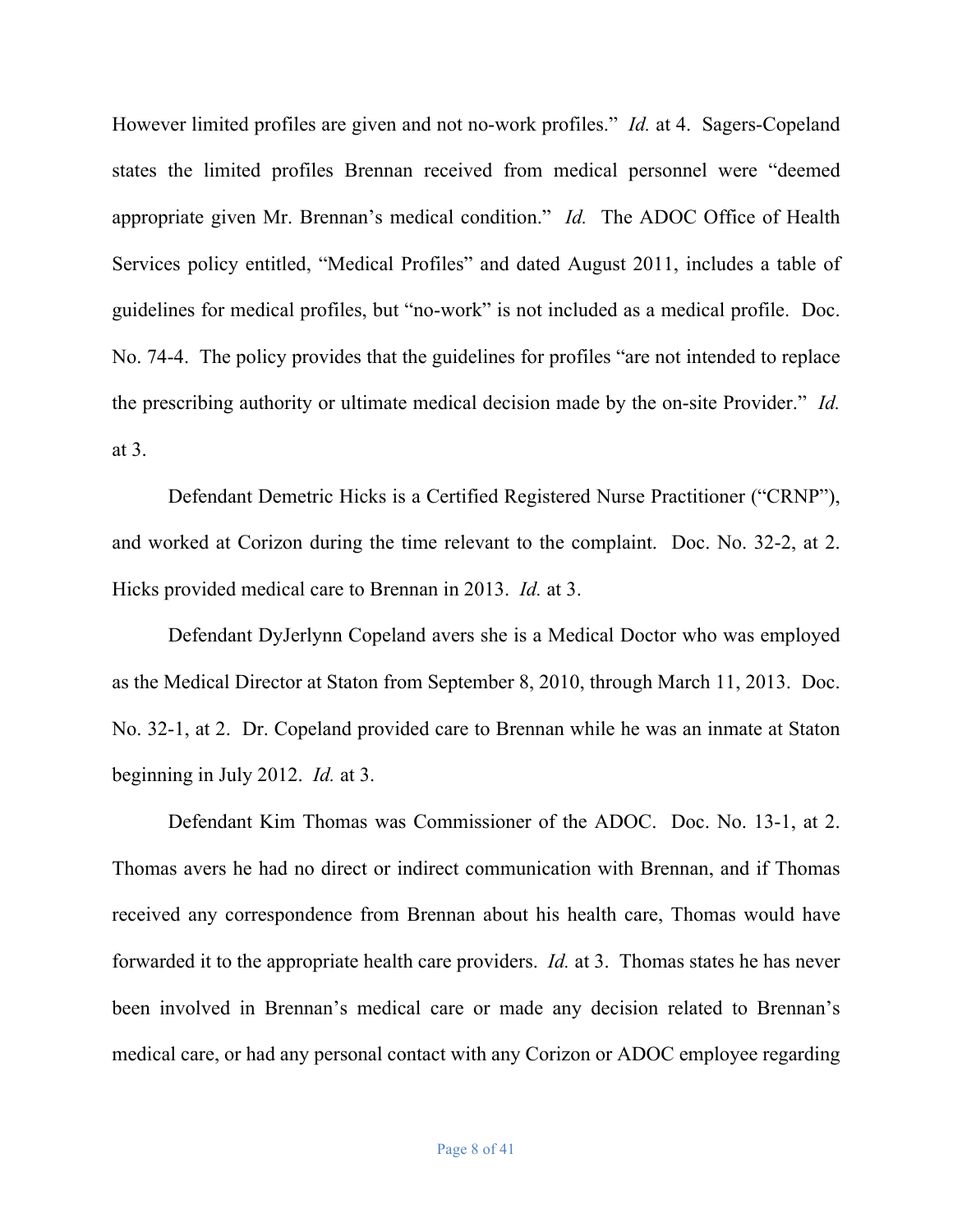Brennan's medical treatment, or refused to provide necessary medication attention to Brennan. *Id.* at 3-4.

Defendant Ruth Naglich was Associate Commissioner of Health Services for the ADOC. Doc. No. 13-6, at 2. Naglich avers she never had direct or indirect personal communications with Brennan regarding his health care, and if she received any mail about it, she would have forwarded it to his healthcare providers. *Id.* at 2-3. Naglich avers she never was involved in any medical care regarding Brennan, and all decisions regarding his care were made by Corizon and its employees. *Id.* at 3. Naglich submitted a copy of the ADOC Office of Health Services policy regarding medical profiles in effect on August 2011. Doc. No. 74-4. According to the policy, "assessment of the physical limitation or medical treatment that has facilitated the request for a 'profile' must be documented in the health record in the physician progress notes." Doc. No. 74-4, at 2.

Defendant Louis Boyd was Warden at Draper. Doc. No. 13-2, at 2. Boyd avers he had no involvement in Brennan's medical care and took no part in any decision related to health care issues for Brennan. *Id.* at 3. Boyd states that all medical care decisions are made by Corizon employees, and Boyd had no contact or discussion with them regarding Brennan. *Id.* Boyd states he never refused to provide Brennan medical attention for his medical conditions. *Id.* Boyd further avers that he had no recollection of receiving complaints from Brennan, and that it was common practice for the Warden to direct inmate complaints to the Captain of Security for disposition, as Brennan alleged Boyd did. Doc. No. 63-2, at 1. Boyd denies violating Brennan's federal rights. *Id.* at 1-2.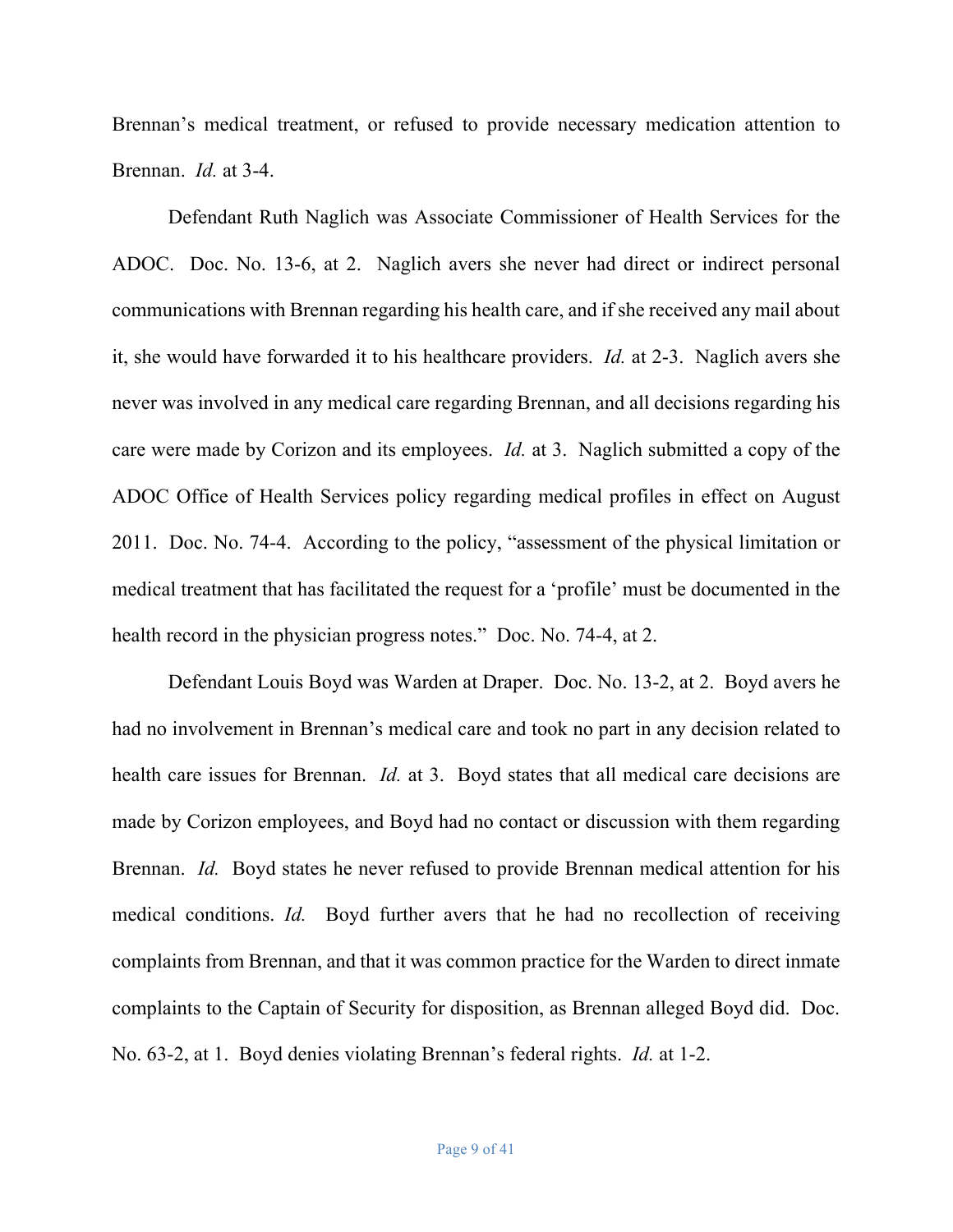Defendant Larry Philyaw was a Correctional Officer at Draper when Brennan was there. Doc. No. 13-3, at 2. Philyaw states he was never involved in Brennan's medical treatment and never participated in any decision related to Brennan's health care. *Id.* at 3. Philyaw states Corizon employees made all the decisions related to Brennan's health care, and Philyaw had no contact or discussion with any Corizon employee regarding Brennan's medical treatment or requests. *Id.* Philyaw states he never refused to provide Brennan medical attention for his medical conditions. *Id.* Philyaw also avers that he was unaware of Brennan's physical condition, his job assignment, or his ability to perform particular duties. Doc. No. 63-4, at 1. Philyaw states he does not oversee inmates on their jobs or function as a member of the job assignment board. *Id.* Philyaw states that Brennan never expressed to Philyaw concerns about his job assignment or conditions that would prevent Brennan from doing his job. *Id.* at 1-2. Philyaw denies violating Brennan's federal rights. *Id.* at 2.

Defendant Willie Jackson was employed by the ADOC as Steward III at Draper. Doc. No. 13-4, at 2. Jackson states he was never involved in Brennan's medical treatment and never participated in any decision related to Brennan's health care. *Id.* at 3. Jackson states Corizon employees made all the decisions related to Brennan's health care, and Jackson had no contact or discussion with any Corizon employee regarding Brennan's medical treatment or requests. *Id.* Jackson states he never refused to provide Brennan medical attention for his medical conditions. *Id.* After Brennan was transferred to Draper, he was assigned to kitchen duty on June 20, 2012, as a dining room worker, where he stayed until December 18, 2012. Doc. No. 74-1, at 4-5. Jackson avers that he never told Brennan he did not care how much pain Brennan was in; or that Brennan had to do his job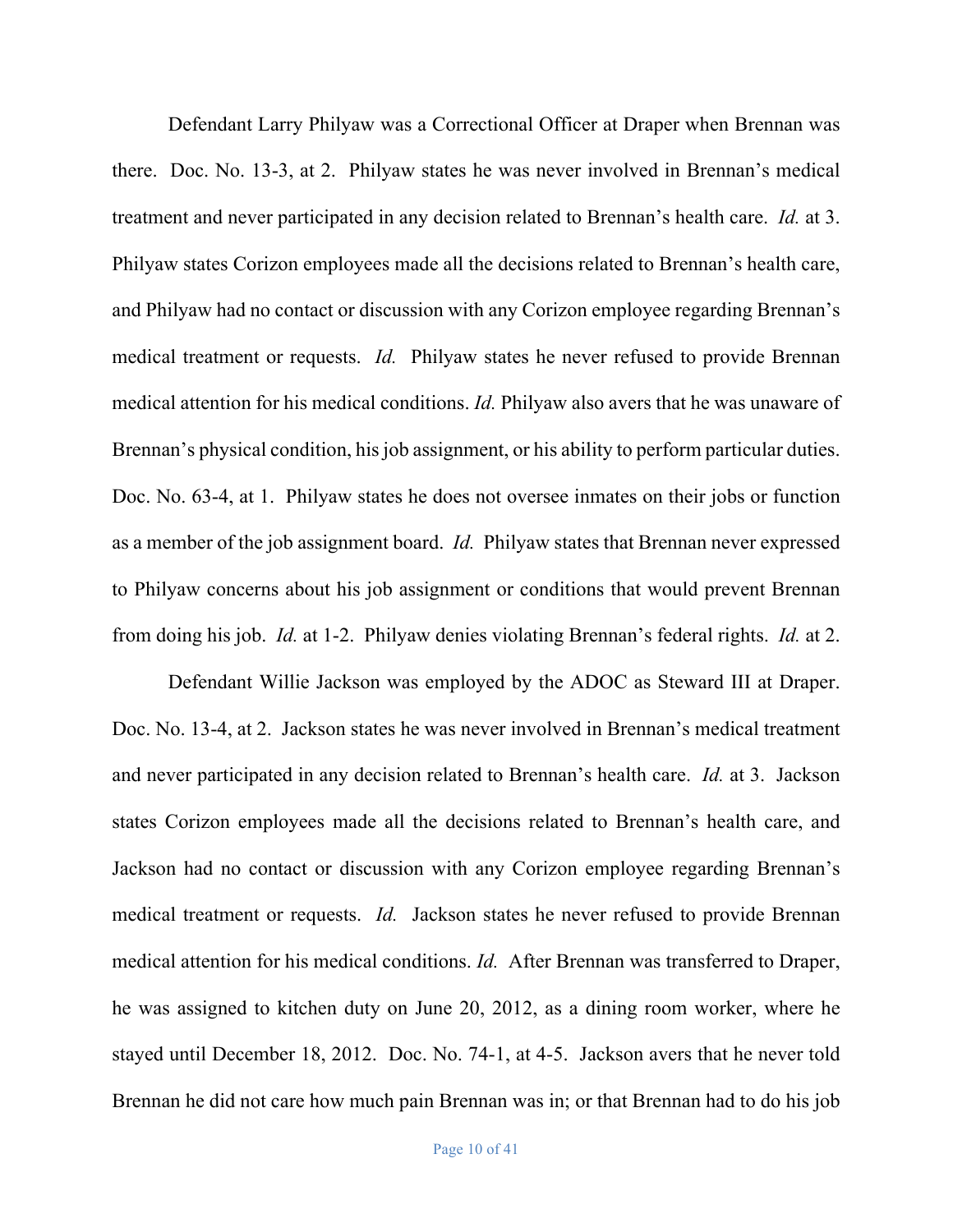despite how much damage it would cause Brennan; or that Jackson would not send Brennan back to his room. Doc. No. 63-3, at 1. Jackson avers that if an inmate has a work profile, the kitchen staff follows it, and if an inmate says he has a medical concern but no work profile, Jackson gives the inmate time off to obtain a profile. *Id.* Jackson avers that dining room workers typically "are able to sit down, while waiting for inmates to leave the tables so they can be cleaned. The approximate amount of time Brennan would have performed that duty is between 11/2 hours and 2 hours per day." Doc. No. 74-2, at 1. Jackson further avers that inmates who are cleared for kitchen duty are expected to perform their job, and if the inmate has concerns about the work, the inmate has permission to request a medical profile limiting their work. *Id.* at 2. Jackson states he does not recall Brennan requesting permission from him to get a limited profile, or showing Jackson a profile that would have prevented him from performing his assigned job. *Id.*

Defendant Phyllis Billups was Warden III at Draper until June 2013. Doc. No. 13- 5, at 2; Doc. No. 74-5, at 1. Billups states she was never involved in Brennan's medical treatment and never participated in any decision related to Brennan's health care. Doc No. 13-5, at 3. Billups states Corizon employees made all the decisions related to Brennan's health care, and she had no contact or discussion with any Corizon employee regarding Brennan's medical treatment or requests. *Id.* Billups states she never refused to provide Brennan medical attention for his medical conditions. *Id.* Billups avers she never instructed Corizon medical staff to deny Brennan any type of medical treatment or medical limited profile. Doc. No. 74-5, at 1. Billups states she does not play a role in medical assessment of any inmate and has no authority to do so. *Id.* Billups avers that, according to ADOC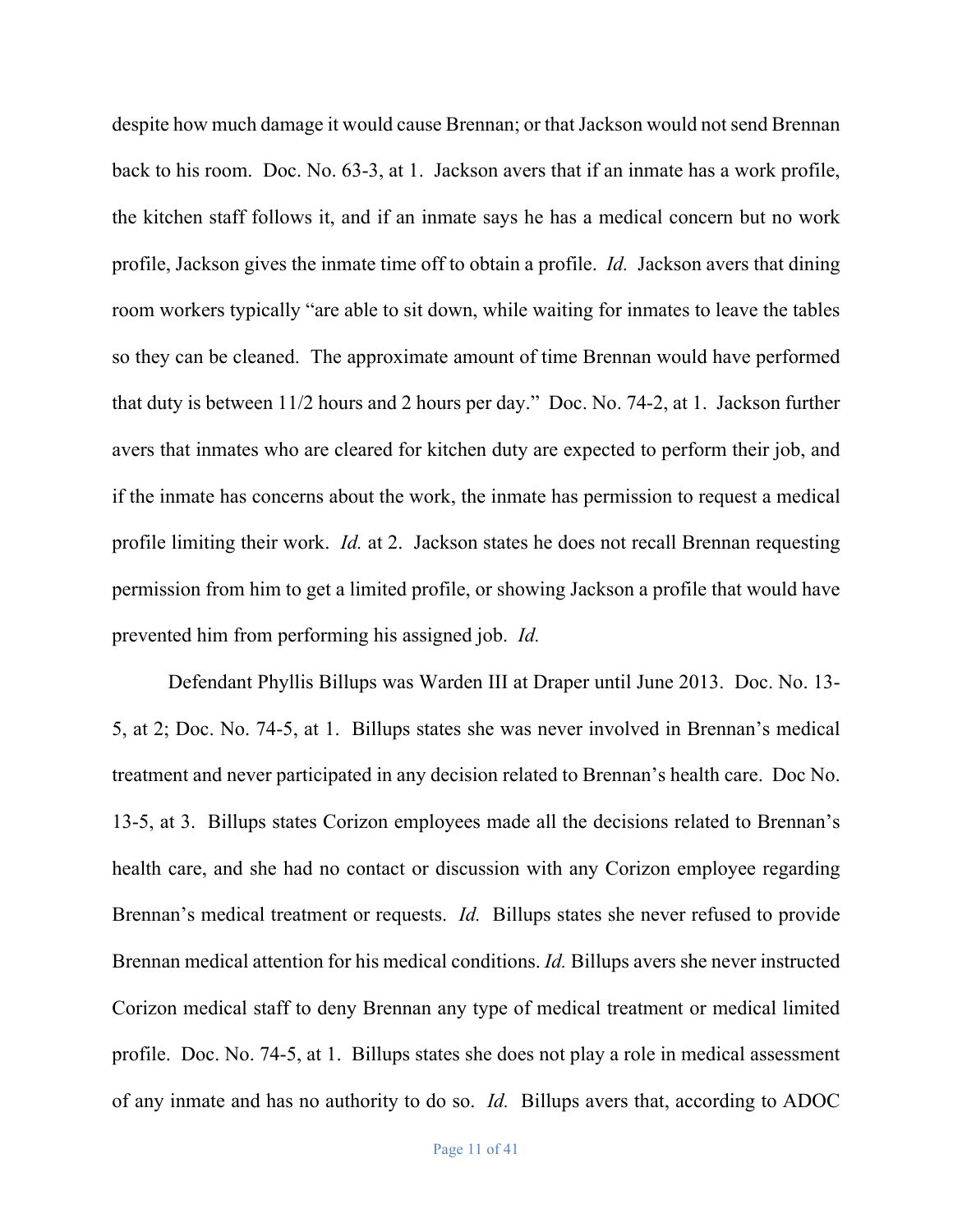policy, ADOC employees must "respect the decisions made by the medical provider when, for example, an inmate is issued a medical profile or not medical cleared for a particular job or housing assignment." *Id.* Billups denies she played any role in getting or denying Brennan's medical profiles, and Billups denies personally refusing to accommodate any profile Brennan had or directing any staff members not to accommodate his medical profile. *Id.* at 2. Billups further avers she does not recall assigning Brennan a job during the job board while at Draper. Doc. No. 63-1, at 2. Billups states that whenever she conducted job board, she was made aware of an inmate medical profile before assigning a job, and she would make accommodations for the profile. *Id.* Billups states that, for an inmate with Brennan's profile who was assigned to the kitchen, the inmate "would have only been assigned to wipe tables. This does not require prolonged standing or prolonged walking. Also the name of any inmates that were assigned to the kitchen was sent to medical for clearance to work there." *Id.*

When Brennan arrived at Draper on June 15, 2012, he was taking Baclofen, $3$  Norco, $4$ and Ibuprofen<sup>5</sup> for pain, and he had fifteen days of pain medication remaining. Copeland Aff., Doc. No. 32-1, at 3, 28. Brennan sent a request for medical services on June 15 and June 21, 2012. Doc. No.  $1-1$ ,  $6$  at 50. On June 23, 2012, Nurse Lowery prescribed Ibuprofen

 <sup>3</sup> Baclofen is a muscle relaxant used to decrease muscle spasms and for pain relief. http://medlineplus.gov/druginfo/meds/a682530.html (last visited 8/16/2017).<br><sup>4</sup> Norco is a pain reliever combining the opioid hydrocodone and acetaminophen, an analgesic; it is used to treat

moderate to severe pain. http://medlineplus.gov/druginfo/meds/a601006.html (last visited 8/16/2017); http://medlineplus.gov/druginfo/meds/a681004.html (last visited 8/16/2017).<br>
<sup>5</sup> Ibuprofen is a nonsteroidal anti-inflammatory drug ("NSAID") used to treat mild to moderate pain.

http://medlineplus.gov/druginfo/meds/a682159.html (last visited 8/16/2017).<br><sup>6</sup> Doc. 1-1 is 161 pages and consists of the complaint and attachments that Brennan filed in state court. The state court

docketing material and the complaint, itself, are 46 pages, and the remaining pages are exhibits attached to the complaint. Many of them are either Brennan's notes to himself or attachments to letters or submissions he made to prison officials and health care providers. Brennan refers to the attachments throughout the complaint. The complaint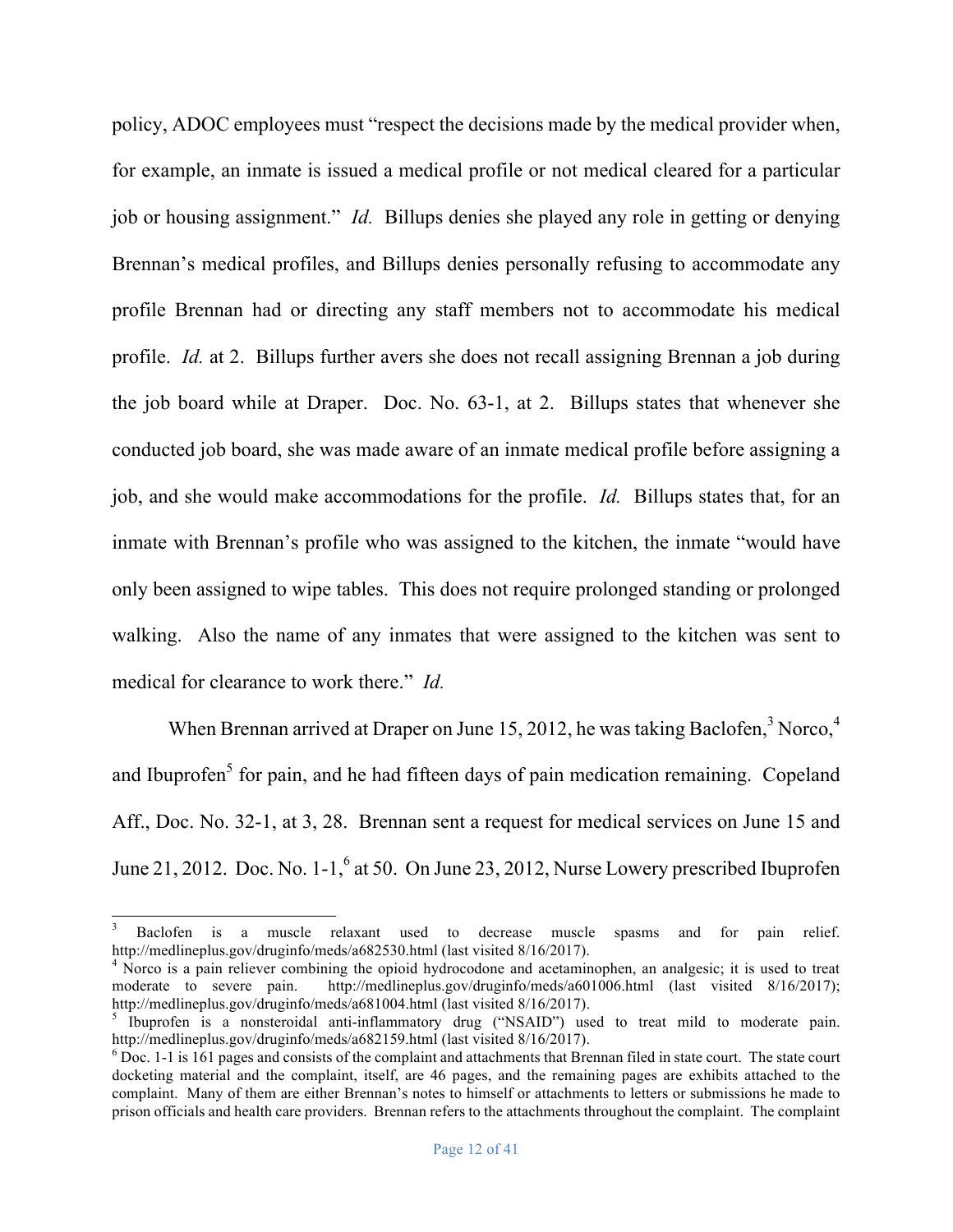for five days. Doc. No. 32-1, at 28. On June 25, 2012, Brennan was treated for an injured elbow and scheduled for July 3, 2012, for review of his medications. Doc. No. 1-1, at 50- 53; Doc. No. 32-1, at 101. On June 27, 2012, Brennan submitted a medical grievance to Defendant Sagers-Copeland, and on June 29, 2012, Brennan sent a letter to Corizon, stating his pain medication was about to expire, it needed to be renewed, and that his previous treating physician, Dr. Francavilla, told Brennan he would be on the pain medications for the rest of his life. Doc. No. 1-1, at 54-55.

On June 30, 2012, the prescriptions for Brennan's medications ran out. Brennan states he was in severe pain and experienced withdrawal symptoms when Dr. Copeland stopped the Norco "cold turkey." Doc. No. 1-1, at 14, 24. On July 1, 2012, Brennan wrote to Defendant Warden Boyd, stating that his previous doctor prescribed medication that had expired, stating that Brennan was in extreme pain and experiencing some symptoms of withdrawal, and asking Boyd if he could use his authority to resolve Brennan's problem. Doc. No. 1-1, at 57. Brennan also submitted a request for medical care, stating his injury was "showing itself," and that "to say I'm in pain would be an understatement." Doc. No. 1-1, at 58. Brennan states he also suffered withdrawal symptoms such as muscle spasms, nausea, hot and cold flashes, and insomnia. Doc No. 1-1, at 14, 84-86.

On July 3, 2012, Brennan saw Dr. Copeland, who assessed Brennan with "chronic pain . . . cervical & lumbar issue." Doc. No. 32-1, at 10. Dr. Copeland's notes of the visit

 $\overline{a}$ 

is sworn and properly verified under 28 U.S.C. § 1746, and therefore serves as an affidavit under Federal Rule of Civil Procedure 56(c)(4). Doc. No. 1-1, at 46; *see Alsobrook v. Alvarado*, 656 F. App'x 489, 491 (11th Cir. 2016) (citations omitted). To the extent the accompanying exhibits incorporated by reference in the complaint are not otherwise part of the record, the court treats the exhibits as part of Brennan's affidavit.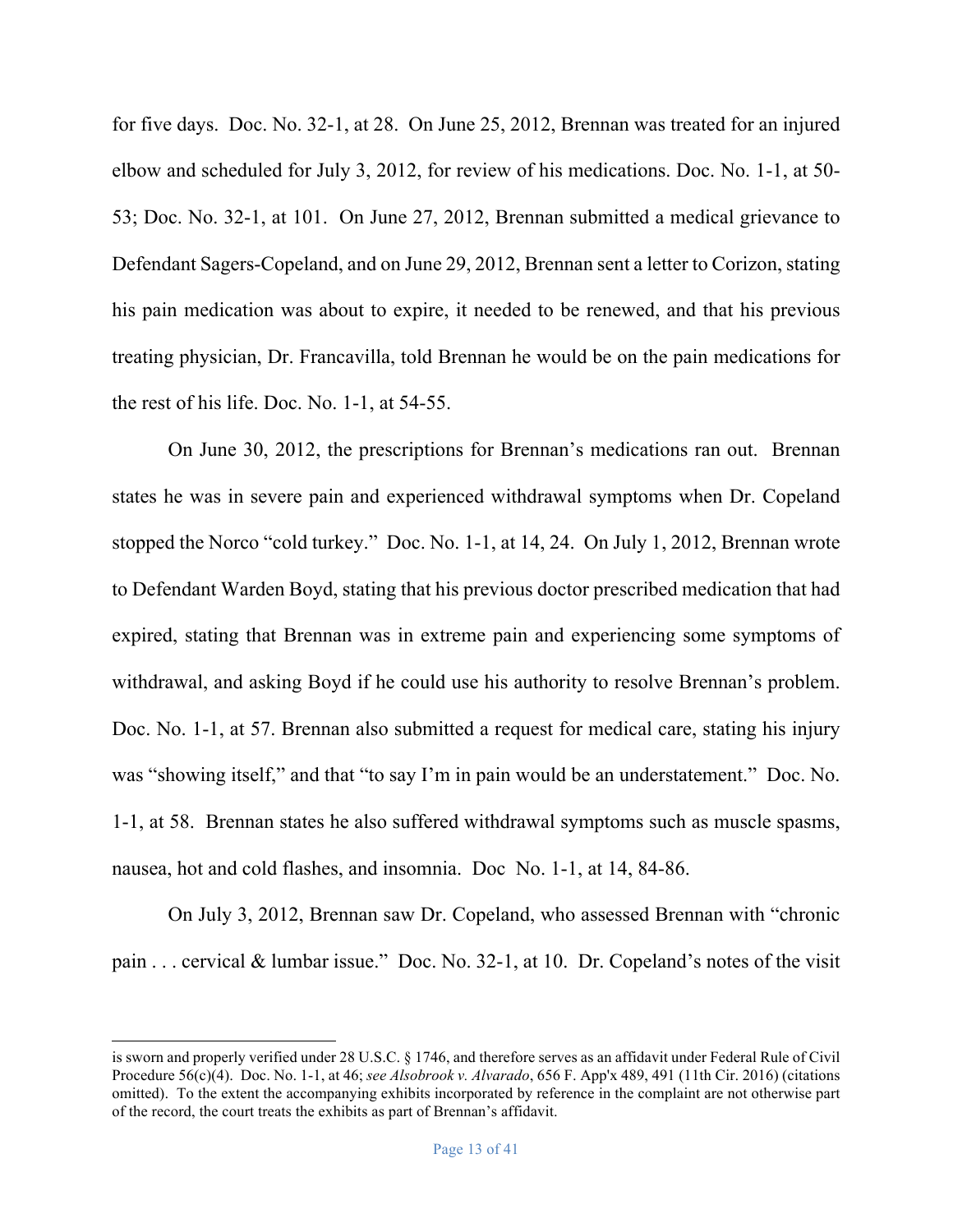indicate "Rx meds accordingly" and follow up as needed. *Id.* Brennan states that when he asked for his medications to be renewed, Dr. Copeland said he would not receive those "freeworld" medicines in "my camp"; that those strong medicines were used only "if you have broken bone, cancer, or had surgery"; and that "she would have think about" renewing them for him. Doc. No. 1-1, at 12-14, 58. Brennan states that Dr. Copeland questioned Brennan's previous doctor, stating he "caved in," and that she thought Brennan's chronic pain was all in Brennan's mind. Doc. No. 1-1, at 12-13, 25, 58, 60-61. According to Brennan, he told Dr. Copeland tdhat Lowery mentioned prescribing Ultram<sup>7</sup> instead of Norco, and Brennan said Ultram did not work as well as Norco for him; he said previously the protocol he experienced was to wean him off a narcotic and introduce Ultram, and if that was not followed, Brennan would be in pain. Doc. No. 1-1, at 55. On July 3, 2012, Brennan wrote a letter to Defendant Hallworth about Dr. Copeland's treatment. Doc. No. 1-1, at 63-65.

On July 11, 2012, Dr. Copeland prescribed Brennan Baclofen 20 mg twice a day for sixty days and Ultram 50 mg twice a day for thirty days, and he began receiving them on July 12, 2012. Doc. No. 32-1, at 4, 29. On July 14, 2012, Brennan wrote a note that the prescribed drugs were inadequate and that he would be in pain all day and mostly all night, and that he would let it go on for a short time and then write Hallworth Doc. No. 1-1, at 58. The Ultram ended on August 12, 2012. The Baclofen ended on September 12, 2012.

 $<sup>7</sup>$  Ultram is a brand name for the drug tramadol, which is in a class of medications called opiate analgesics and used</sup> to relieve moderate to moderately severe pain. http://medlineplus.gov/druginfo/meds/a695011.html (last visited 8/16/2017).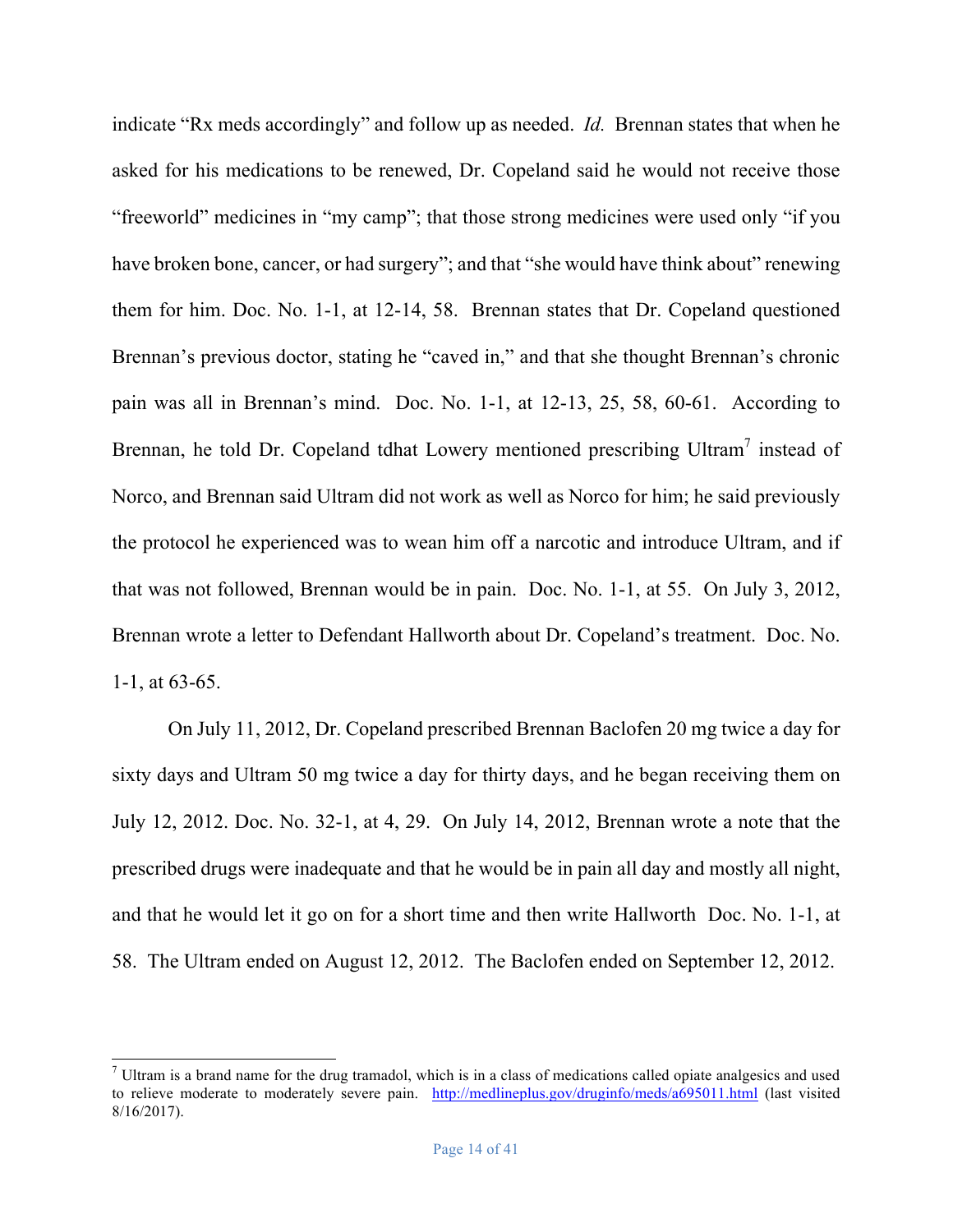Brennan wrote a note that on August 6, 2012, Brennan was called to Defendant Warden Billups's office, where they called Sagers-Copeland to discuss Brennan's grievance to Hallworth about Brennan's meeting with Dr. Copeland for pain medications. Doc. No. 1-1, at 66. According to Brennan, Sagers-Copeland asked who else was in the room when he and Dr. Copeland spoke. Brennan said Lowery and Ms. Flowers, a nurse. When Sagers-Copeland asked if Dr. Copeland prescribed Ultram for Brennan, he cut her off and said Ultram was not working and he needed stronger medicine and a higher dose of Baclofen. The note indicated that Sagers-Copeland said she would talk with people at corporate headquarters and get back to him. Brennan wrote that he was "basically in pain and suffering all day long," and that "she also denied me an egg crate mat. Warden Billups stated I couldn't have one." *Id.* Afterward, Brennan wrote a grievance to Sagers-Copeland, stating he was uncomfortable talking with her while the warden was present. Sagers-Copeland responded that the warden was entitled to be there. Doc. No. 1-1, at 71.

On August 8, 2012, Brennan asked Dr. Copeland to renew the Ultram scheduled to end on August 12, 2012, and to raise the doses of Ultram and Baclofen. Doc. No. 1-1, at 59. The Ultram ended without renewal on August 12, 2012. On August 16, 2012, Brennan submitted a sick call, stating Lowery wanted to see him for chronic pain care, and Brennan noted on September 10, 2012, that he still had not received a response. Doc. No. 1-1, at 73. Brennan wrote a note on August 20, 2012, that without the pain medications, "I'll be in pain and suffering now 24/7." Doc. No. 1-1, at 59. He submitted a sick call request on August 21, 2012, complaining about neck and back pain. Doc. No. 1-1, at 74. Brennan wrote a letter to Hallworth on August 26, 2012, describing his pain, his previous requests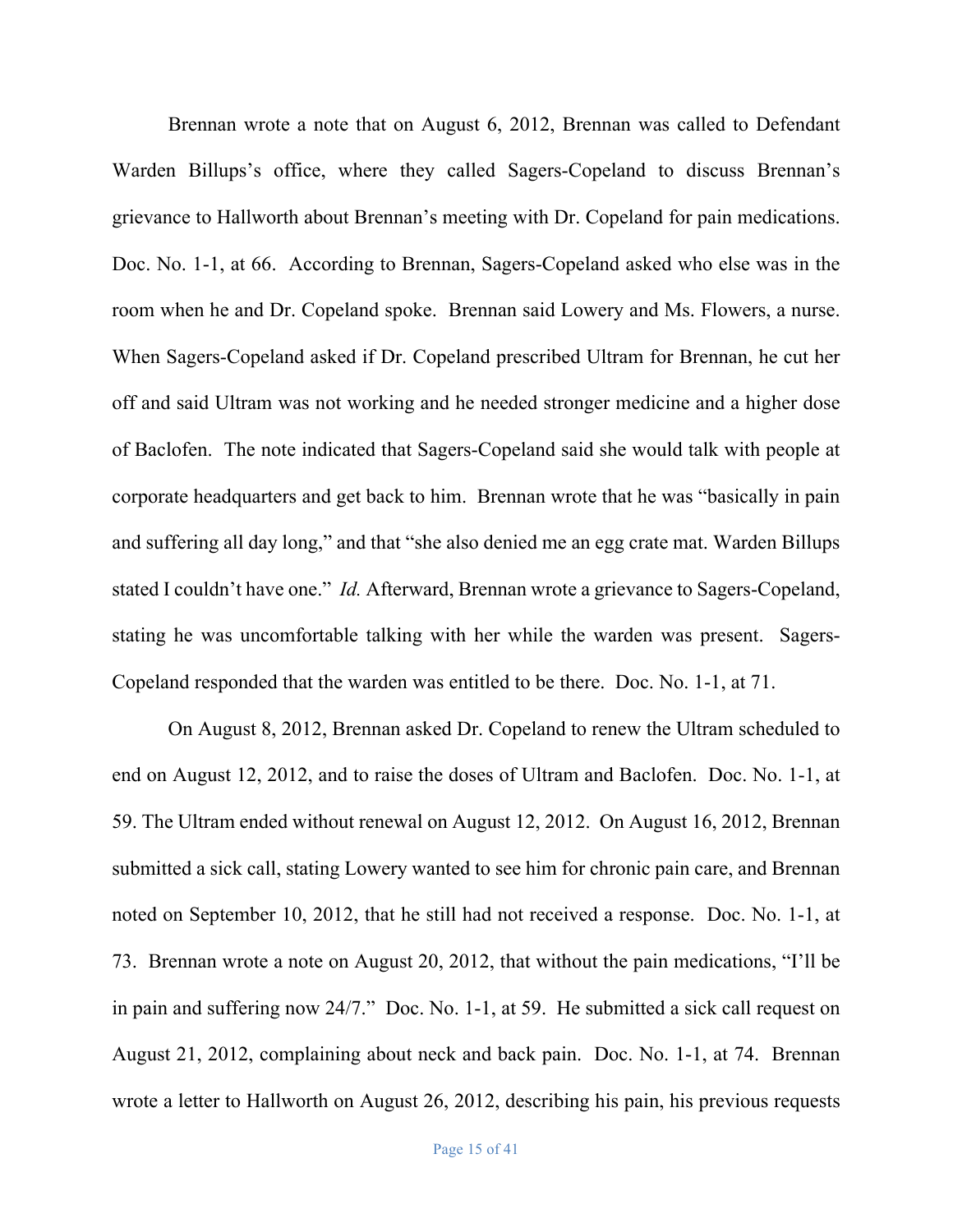for treatment of his pain, his being forced to stop pain medication cold turkey, his withdrawal symptoms, and stating he did "not know how much more I can take of this." Doc. No. 1-1, at 76.

On September 5, 2012, Brennan states he saw Nurse K. Rice, who said she disagreed with Dr. Copeland's policy on inmates who have pain in their neck, spine, and lower back. Doc. No. 1-1, at 74. Brennan states that Rice "gave me all she could . . . she also gave me 5 days of Tylenol and Ibuprofen." Doc. No. 1-1, at 74. In her affidavit, Dr. Copeland states that Ultram is used for short-term pain relief and "is not designed to be utilized for long-term chronic pain issues. Therefore, in September 2012, Mr. Brennan's prescriptions were changed to Baclofen, Motrin, and Tylenol." Doc. No. 32-1, at 4, 37. Dr. Copeland does not state that she was the person who prescribed the medications on September 5, 2012, and the medical notes indicate the prescriber's initials are "PP." Doc. No. 32-1, at 37. In any event, Brennan received Baclofen, Motrin, and Tylenol, from September 5 through September 11, 2012. When those prescriptions ran out, he received no pain medications for approximately six weeks. Doc. No. 32-1, at 37-38.

During the six weeks Brennan received no pain medications, he sent grievances about his medical care. On September 10, 2012, Brennan wrote Sagers-Copeland, stating he wanted to see a specialist for serious medical issues. Doc. No. 1-1, at 81. On September 21, 2012, Brennan received her response that Brennan had an appointment pending. Doc. No. 1-1, at 82. On October 11, 2012, Brennan wrote Thomas, the DOC Commissioner, a lengthy letter complaining about his medical treatment and being forced to work in the kitchen and not receiving a no-work medical profile. Doc. No. 1-1, at 83-86. Brennan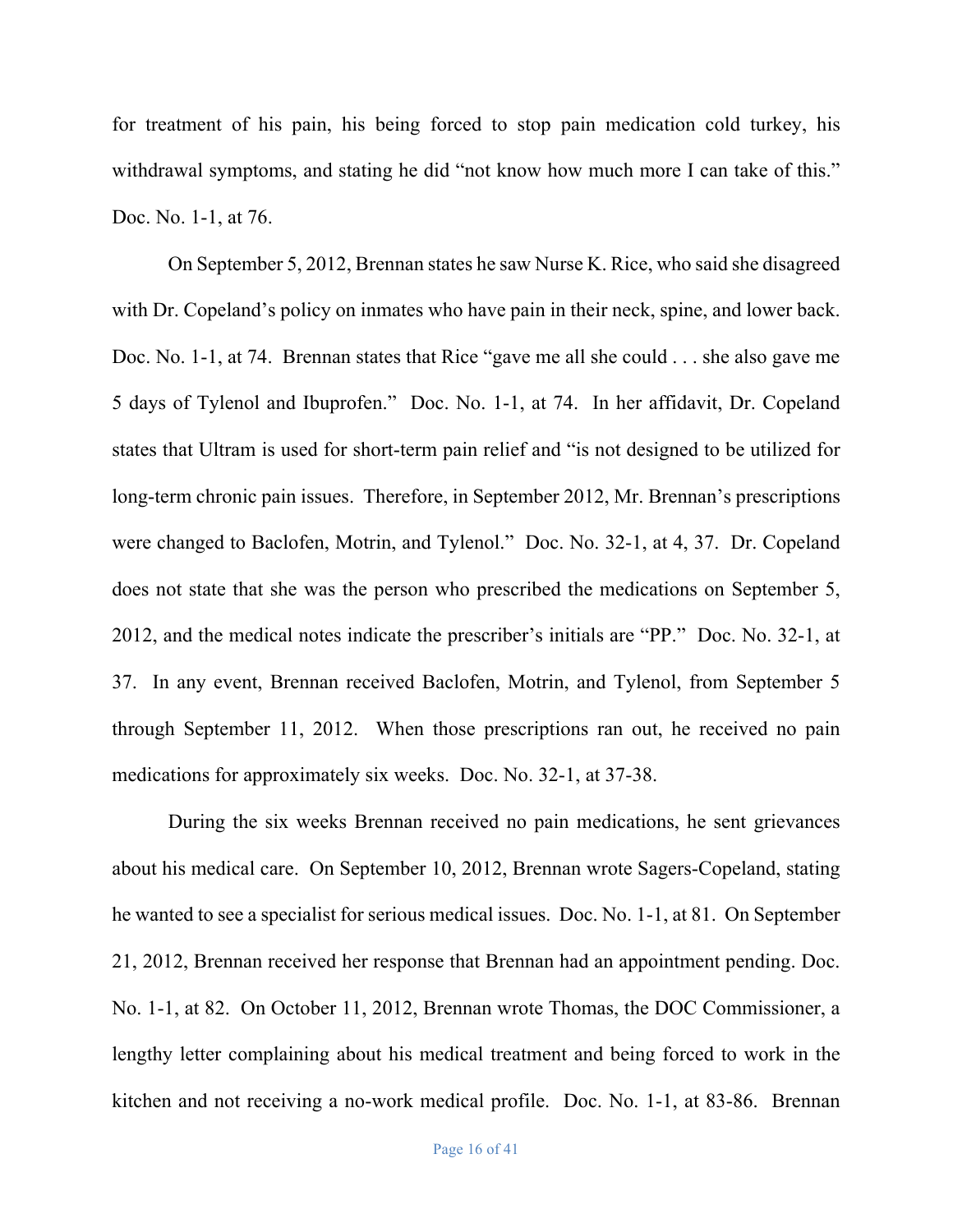complained of symptoms such as "muscle spasms, nausea, pain, hot and cold flashes, no sleep, etc." *Id.* at 84. Brennan did not receive a response. *Id.* at 86. On October 14, 2012, Brennan wrote a similar letter to Naglich, the ADOC Commissioner of Health Services. Doc. No. 1-1, at 87-89. Brennan did not receive a response. *Id.*

On October 23, 2012, Brennan saw Nurse Guice for medical care. Doc. No. 32-1, at 11-12. Guice is not a defendant in this action. After examining him, Guice assessed him with "chronic pain stable." *Id.* Brennan told Guice that Ultram helped, and Guice ordered Ultram until Brennan could see a doctor for further pain management. *Id.* at 12. Guice ordered a walking cane profile and noted that Brennan was requesting "work stop," but "no hindrance to work noted." *Id.* Guice added a note that even though Brennan described chronic pain, Guice observed Brennan "ambulating back to Draper Camp with steady gait. No hesitation in movement. Gait speed moderate." *Id.* On October 24, 2012, Brennan began receiving a ten-day prescription for Ultram 50 mg three times a day. Doc. No. 32-1, at 38. According to Brennan, he asked for Ultram 100 mg, and Guice told Brennan she would have to ask Dr. Copeland whether Brennan could receive Baclofen. Doc. No. 1-1, at 82. Brennan also asked for a no-work profile, and, according to Brennan, Guice said Brennan could not have one because everyone at Draper had to work. *Id.*  Brennan also filled pit a sick call slip on October 24, 2012, asking to renew his profiles from St. Clair, asking for new orthopedic shoes, and asking to see a doctor about his spine. Doc. No. 1-1, at 90. Brennan noted on the sick call slip that he saw Nurse Geeter on October 26, 2012, who told Brennan she could not give him a medical profile to remove him from the kitchen job, and that he had an appointment with Dr. Copeland on November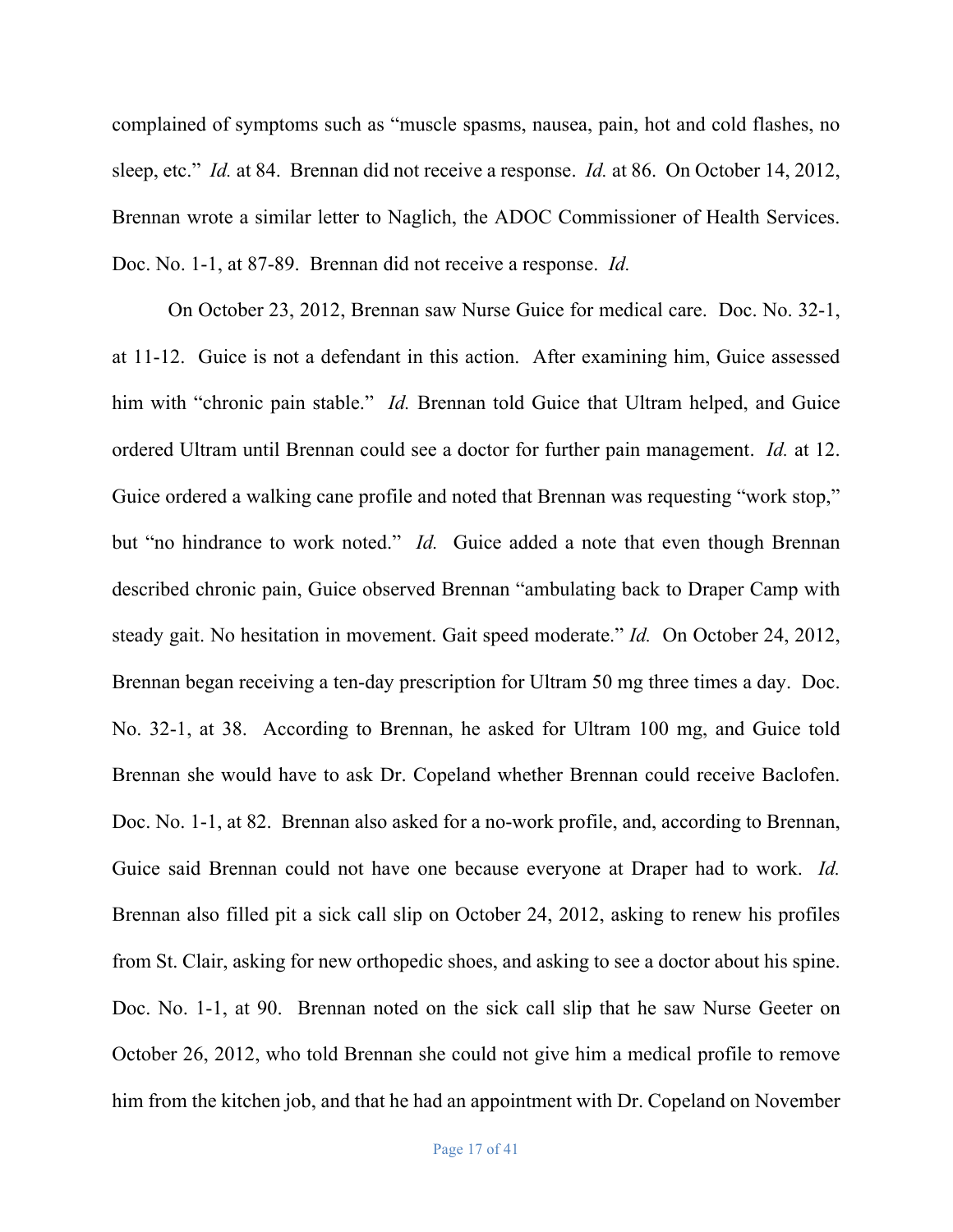4, 2012, regarding pain management. *Id.* Brennan also wrote that he tried talking to Defendant Philyaw about his kitchen job, but Philyaw said he would deal with him on Monday and cussed out Brennan. *Id.*

Brennan finished the course of Ultram on November 2, 2012. Doc. No. 32-1, at 39. On November 5, 2012, Brennan saw Dr. Copeland for complaints of chronic back and neck pain. Doc. No 32-1, at 13. Dr. Copeland noted that Brennan did not cooperate with the exam and acted as if he could not even hold his arm out so she could test his arm and bilateral lower extremity resistance. *Id.* Dr. Copeland refused to approve a new orthopedic shoe for Brennan because the "shoe sole was minimally detaching (I suggest super glue to repair)." *Id.* Dr. Copeland prescribed muscle relaxers, Tylenol, and steroids for Brennan, but not Naproxen, Motrin, Indocen because he said they did not work. *Id.* Medical records indicate Dr. Copeland prescribed Parafon Forte<sup>8</sup> 500 mg and Tylenol 975 three times a day for Brennan. Doc. No. 32-1, at 4, 40. Except for about a week in December 2012, Brennan received Parafon Forte, or Tylenol, and often both, for approximately nine weeks, until to mid-January 2013. Doc. No. 32-1, at 40-43.

Brennan wrote a note that on November 6, 2012, Defendant Chief Steward Jackson forced Brennan to work despite his injured back and neck, even though the other stewards said Brennan should go back to his dorm so he would not get hurt. Doc. No. 1-1, at 92. Brennan wrote a note that on November 14, 2012, the Parafon Forte and Tylenol were doing nothing to relieve his pain. Doc. No. 1-1, at 92. On November 15, 2012, Brennan

<sup>&</sup>lt;sup>8</sup> Parafon Forte is a brand name for the drug chlorzoxazone, which is used to relief pain and stiffness caused by muscle strain. http://medlineplus.gov/druginfo/meds/a682577.html (last visited 8/16/17).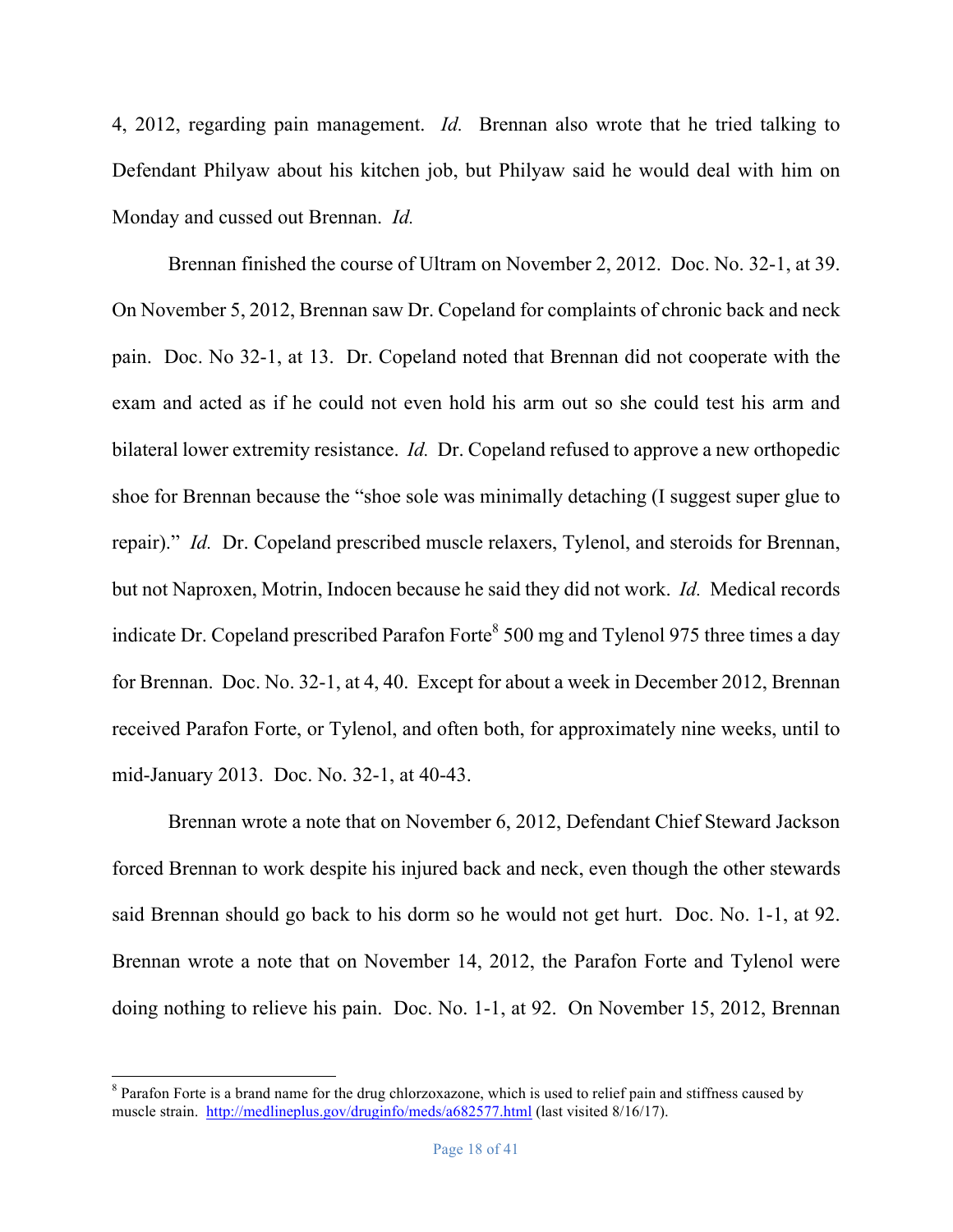states he sent a note to Warden Boyd that he had the power to order medical staff to give Brennan a no-work profile or remove Brennan from his kitchen job and made a dorm cleaner. Doc. No. 1-1, at 95-96. Brennan states he sent grievances to Boyd, and Sagers-Copeland, who did not respond. Doc. No. 1-1, at 92, 94-101. Captain King, who is not a defendant, responded to the November 15, 2012, note to Boyd, directing Brennan to turn in a medical grievance, informing Brennan that "Warden Billups is over the job board," and stating he had "no authority to force medical to issue you a 'no-work profile.'" Doc. No. 1-1, at 100. Brennan wrote a note that on November 29, 2012, Jackson forced him to work in the kitchen again, wiping down tables, even though the guards could see Brennan was in pain, and Jackson was "laughing at" Brennan. Doc. No. 1-1, at 92. On November 29, 2012, Brennan wrote a sick call request to be removed from work in the kitchen, and he was seen by a nurse on December 3, 2012, who said Nurse Gaudet would see him soon. Doc. No. 1-1, at 105. Brennan wrote a note dated December 5, 2012, that Jackson again forced him to work in the kitchen, even though the other steward asked why Brennan was still there. Doc. No. 1-1, at 93.

At a follow up on December 11, 2018, the medical notes, apparently by Gaudet, indicate to continue Parafon Forte but not to prescribe "NSAIDs" because Brennan said the Motrin, Naprosyn, and Mobic do not help; and the notes indicate Tylenol would continue. The plan indicates to follow up as needed. Doc. No. 32-1, at 14. Brennan also noted that on December 11, 2011, Nurse Gaudet said Brennan would not receive Vicodin or Ultram, that they no longer had Baclofen, and that he would receive Tylenol and Parafon Forte. Doc. No. 1-1, at 93. Brennan noted that Gaudet said Brennan's problems were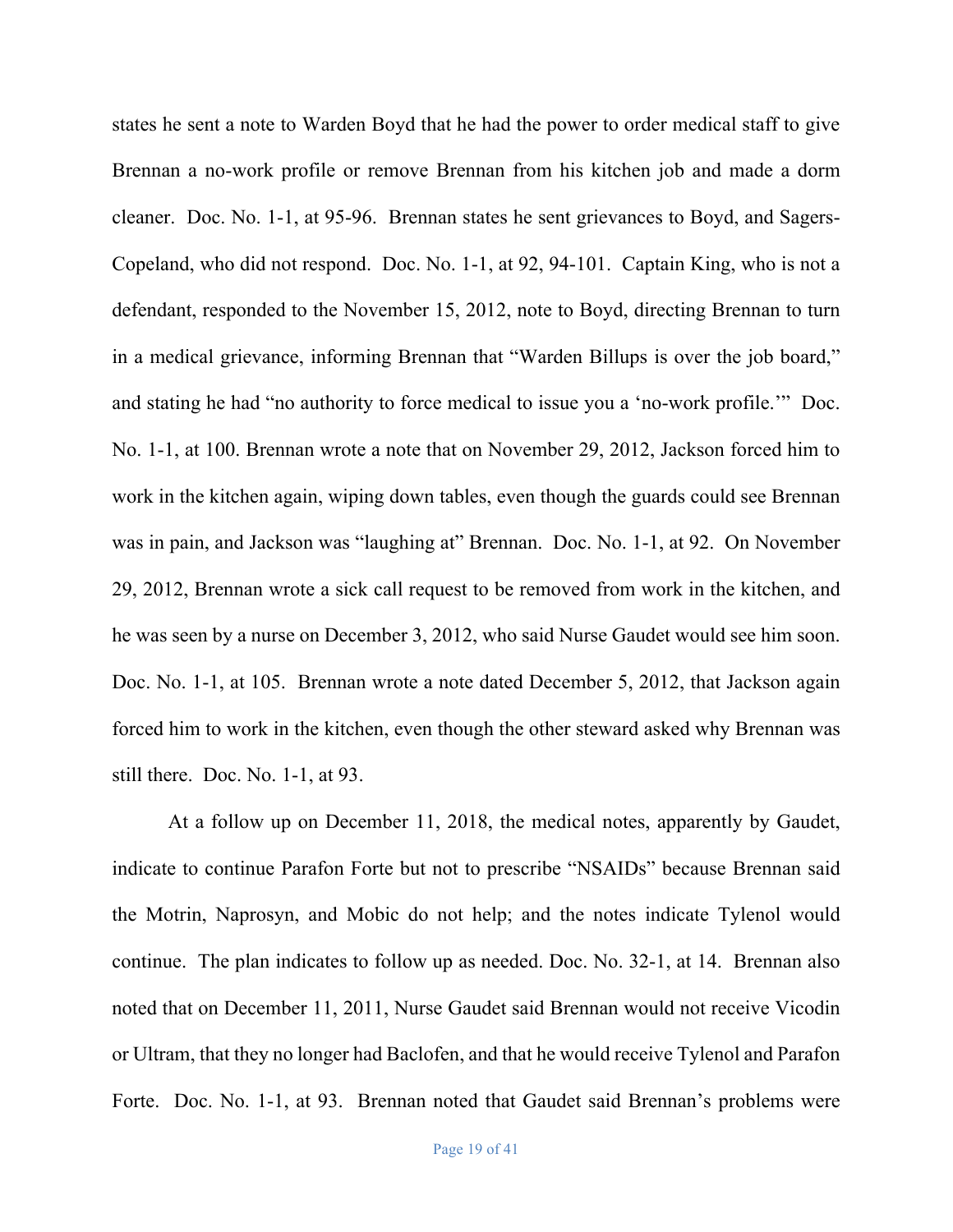related to chronic pain, and Brennan wondered why he was not under "chronic care." Doc. No. 1-1, at 93. Gaudet also denied Brennan a no-work, no standing/prolonged walking profile because "they can't give these types of profiles out." *Id.* She denied him new orthopedic shoes; she could not find his prior CT or MRI scans; and she gave him a profile for no-lifting more than forty pounds yet Brennan wrote he could not life more than ten to fifteen pounds without pain. *Id.* On December 14, 2012, Gaudet ordered Parafon Forte and Tylenol for Brennan for the month beginning on December 18, 2012. Doc. No. 32-1, at 41-43.

On December 12, 2012, Brennan submitted a request to Billups to move from the kitchen job to be a dorm cleaner. Brennan received Billups's response on December 19, 2012, that he would put Brennan on the jobs board. Doc. No. 1-1, at 106. Brennan was moved to the job of dorm cleaner, but he noted it still hurt "to sweep and mop, be on my feet and bending over." *Id.* On December 26, 2012, Brennan wrote a letter to Naglich, recounting his problems with medical care, and requesting to see a specialist. Doc. No. 1- 1, at 107-09. Brennan received no response. *Id.*

On January 14, 2013, Brennan asked that Gaudet, his health care provider, renew the Parafon Forte. Doc. No. 1-1, at 111. On January 29, 2013, Brennan was seen for chronic low back pain. Doc. No. 32-1, at 15. Medical records indicate that on January 29, 2013, Gaudet continued Parafon Forte and Tylenol for Brennan. Doc. No. 32-1, at 15. On February 20, 2013, Brennan asked, among other things, to renew his bottom bunk and no prolonged standing profile. Doc. No. 1-1, at 112. For about a week beginning on February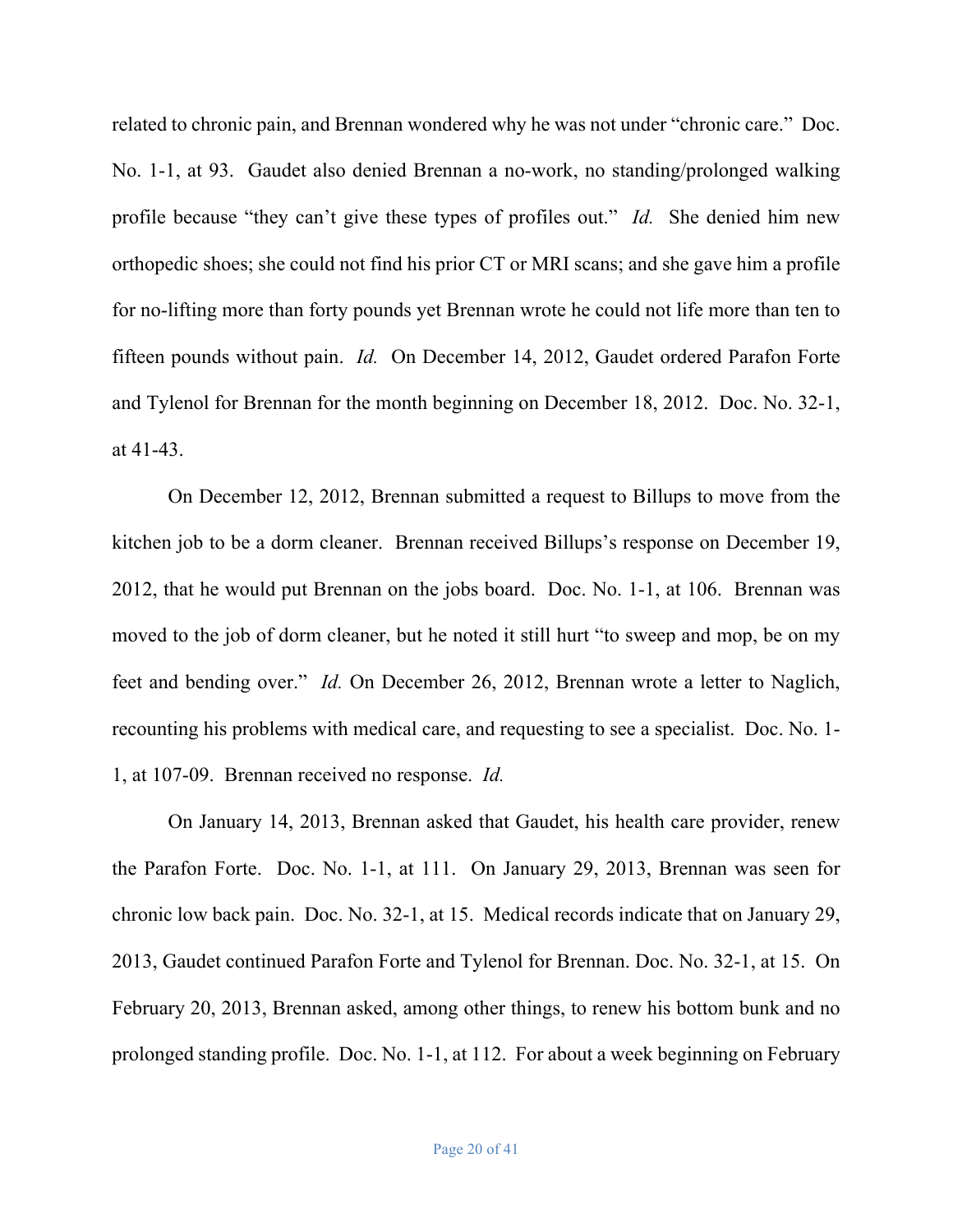28, 2013, Gaudet added Ultram along with Parafon Forte. Doc. No. 32-1, at 4, 45, 48. $9$  On March 6, 2013, Brennan sent a note to Gaudet, stating, "Thank you for prescribing to me the adequate pain and muscle relaxer medications. For five days I was able to sleep, eat, walk, read watch T.V. and do my job as dorm cleaner with little or no pain. I have not been pain free like that since June 30, 2012." Doc. No. 1-1, at 113.

Dr. Copeland worked at Staton until March 11, 2013. Doc. No. 32-1, at 2. Dr. Copeland avers that she closely followed Brennan's complaints of pain and "attempt[ed] to alleviate the pain through pain relief medications that would provide relief without having difficult side effects." *Id.* at 4. Dr. Copeland avers that "Brennan was a noncompliant patient who had a history of not showing up for his scheduled appointments to see the medical providers . . . ." *Id.* at 3. Dr. Copeland states that Brennan received "numerous special needs limited profile including orthopedic shoes, walking cane, bottom bunk profile, no prolonged standing and no heaving lifting, due to his complaints of chronic pain." *Id.* She states that "a variety of nurses and medical providers" repeatedly provided Brennan medical care. *Id.* Dr. Copeland acknowledges that Brennan "continuously requested other pain relief medications." *Id.* at 4. She states that, to her knowledge, Brennan has no medical or pharmacological training, and "[a]s Mr. Brennan's physician I was attempting to alleviate Mr. Brennan's complaints of chronic pain without complications from those medications." *Id.* at 3-4. Dr. Copeland states Brennan was not delayed or denied medical care for pain issues he expressed. *Id.* Copeland states she

<sup>&</sup>lt;sup>9</sup> The medication distribution records list Gaudet as the prescriber, and the initials on the record of the medical visits from December through February are mostly illegible. Doc. No. 32-1, at 14-15, 45-48. The medical records do not include notes of visits from March 2013 through May 2013. They restart with June 24, 2013. Doc. No. 32-2, at 5.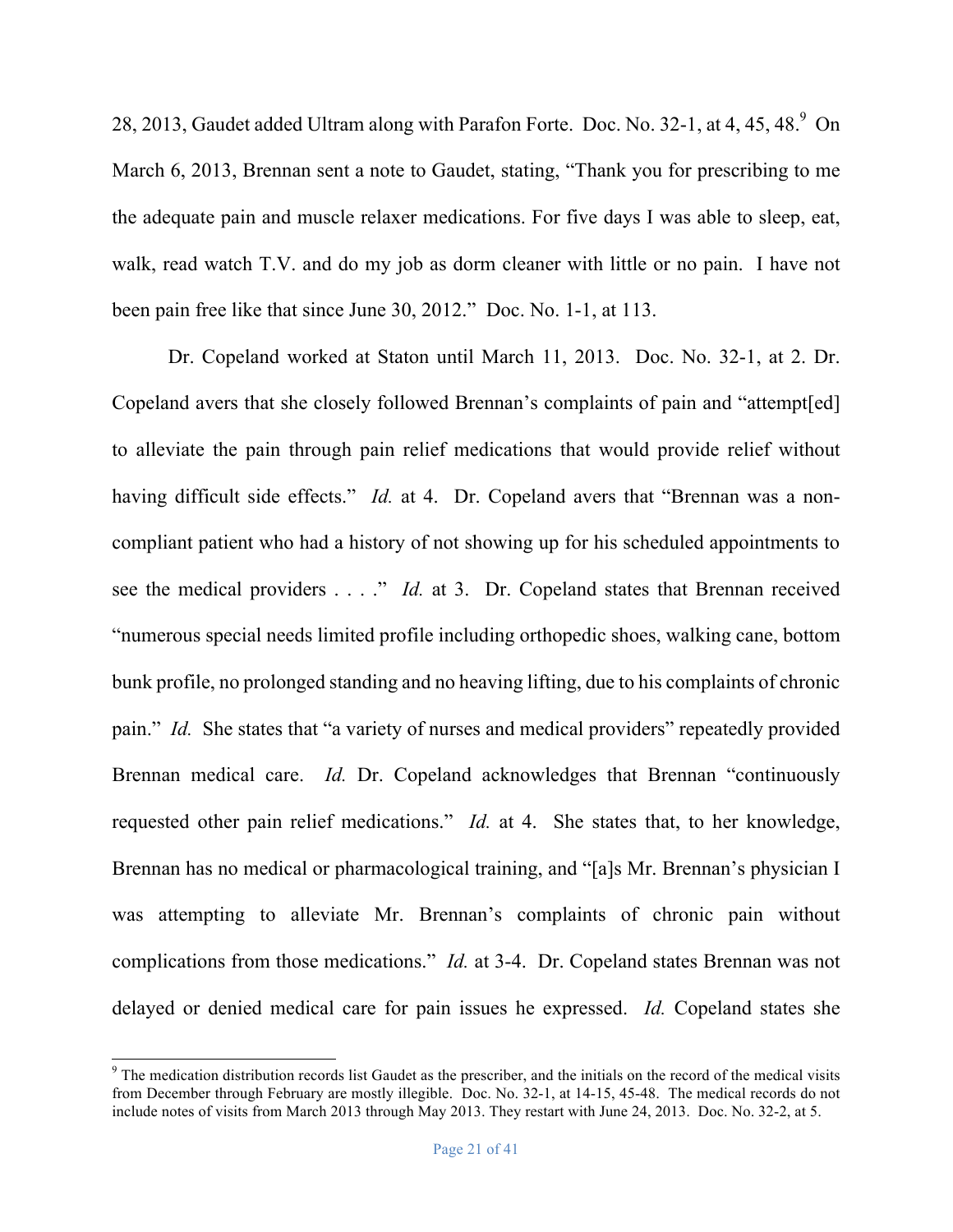believes her medical care for Brennan met or exceeded the standard of care of physicians in Alabama. *Id.* at 5.

Near the beginning of April 2013, Brennan began regularly receiving Parafon Forte along with Ultram. Doc. No. 32-1, at 52. The prescriptions were authorized by Gaudet. *Id.* In May 2013, Gaudet continued Ultram and Parafon Forte for Brennan. Doc. No. 32- 1, at 55. Gaudet also issued Brennan a front of the line profile for thirty days. Doc. No. 58-1, at 22.

Defendant Hicks began treating Brennan for pain in about June 2013. Doc. No. 32- 2, at 5-6. Hicks avers that Brennan's medical records indicate that at all relevant times, Hicks conferred with Dr. Bobby Crocker, the Regional Medical Director for Corizon, with regard to pain medications prescribed for Brennan, and that they agreed a combination of Ultram and Parafon Forte were the best medications to treat Brennan's pain. Doc. No. 32- 2, at 3. In June 2013, Hicks consulted with Dr. Crocker, and they agreed to continue Ultram twice a day and Parafon Forte. Doc. No. 32-2, at 5-6. Hicks prescribed Brennan Parafon Forte for June 2013 through August 2013; she also prescribed him Ultram in July 2013. Doc. No. 32-1, at 58-64. Brennan received Ultram and Parafon Forte in August 2013, and he continued thereafter to be treated with Ultram and other medications for his chronic pain. Doc. No. 32-1, at 71-89; Doc. No. 32-2; Doc. No. 98-1.

Along with the medical treatment from numerous staff, Hicks and others provided Brennan with medical limited profiles. Doc. No. 58-1; Doc. No. 98-1. Hicks states that "Brennan also received specific special profiles including (1) no prolonged standing (2) no heavy lifting (3) bottom bunk profile and (4) a walking cane." Doc. No. 32-2, at 3. Hicks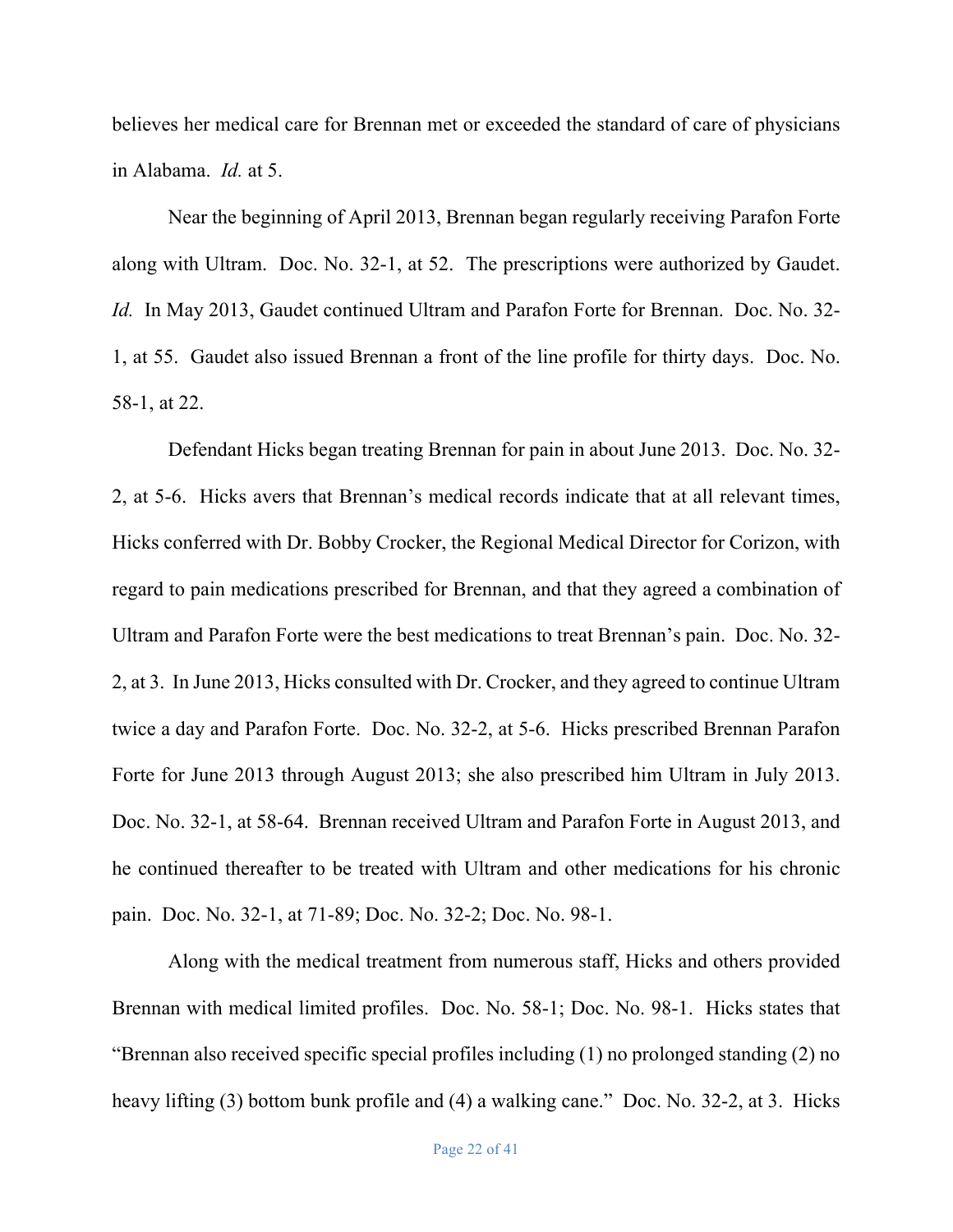states that Brennan's medical needs were never delayed or denied, and that he received the appropriate standard of nursing care. Doc. No. 32-2, at 4.

 Dr. Copeland and Hicks are the only medical care providers named as defendants who had direct contact with Brennan. Ronald Herring, M.D., the Medical Director at Staton Correctional Facility, provided medical care to Brennan during the latter part of his incarceration at Draper. Herring Aff., Doc. No. 98-1, at 2-3. The court discussed in detail Dr. Herring's medical treatment and opinion in its order of July 7, 2016, denying Brennan's motion for preliminary injunction, where Brennan requested, among other things, "that the medical defendants 'cease and desist their cost saving custom and policy' and provide him adequate pain management and additional diagnostic testing/treatment, restore the chronic pain treatment of opiate-type pain medications previously prescribed by a neurological specialist, refer him to a pain management clinic for treatment, [and] refer him to a neurological specialist  $\ldots$  ."<sup>10</sup> Doc. No. 103, at 1-2, 11. Because the court previously described the evidence from Dr. Herring, the court only briefly summarizes it here. Dr. Herring treated Brennan from August 2015 through December 2015, including Brennan's chronic pain. Doc. No. 98-1, at 5-13. In Dr. Herring's medical opinion, as Brennan's treating physician, it was best to treat Brennan's pain with Ultram 100 mg three times a day instead of Tylenol 3; Dr. Herring also increased Brennan's Gabapentin<sup>11</sup> to 600 mg three times a day and prescribed Baclofen as a muscle relaxant. Doc. No. 98-1, at 5-8. Dr. Herring considered whether to consult a neurosurgeon and ordered a check of Brennan's

<sup>&</sup>lt;sup>10</sup> Brennan also asked for a "no-work profile," which he has since received. Doc. No. 103, at 2; Doc. Nos. 109, 116.<br><sup>11</sup> Gabapentin is used to treat seizures and for pain relief. http://medlineplus.gov/druginfo/meds/a69

visited 8/16/17).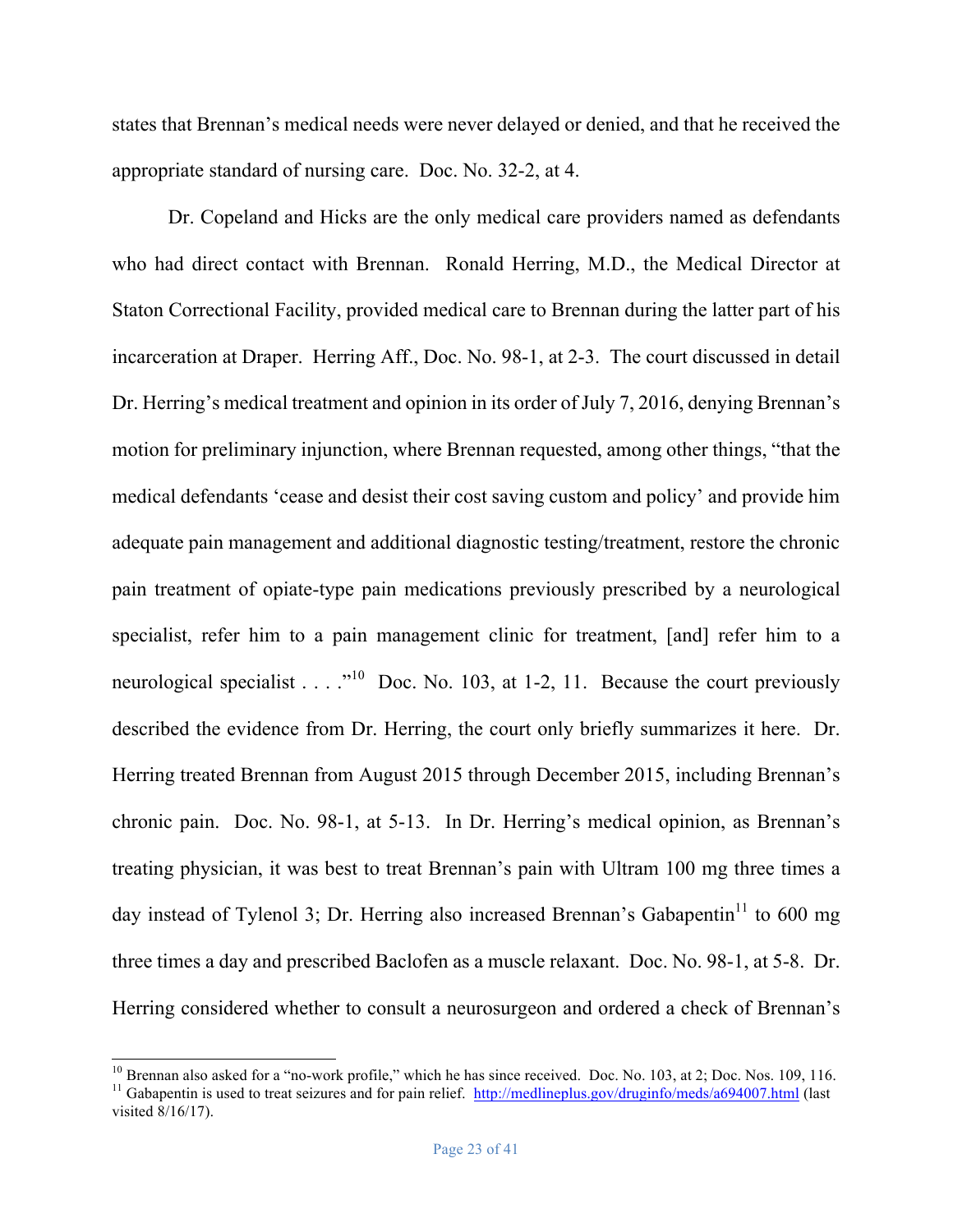lab test results. *Id.* at 7-8. At a follow up visit, Brennan said only the tramadol helped to keep the pain tolerable, but it caused some incontinence. *Id.* at 8.Dr. Herring reordered Brennan's medications for pain and myospams, ordered more testing with the option to refer Brennan to a neurosurgeon, and directed Brennan to follow up for chronic pain issues. *Id.* at 9. At a follow up in December 2015, Dr. Herring discussed the testing results with Brennan, noting his case presented a "difficult situation with no obvious surgical" remedy, that he would continue to manage Brennan's pain and spasm, and that Brennan should follow up as needed. *Id.* at 12.

As of the date of Dr. Herring's affidavit, June 29, 2016, Dr. Herring felt Brennan's current medications of Tramadol, Baclofen, and Gabapentin three times a day were, in his professional opinion, suitable treatment for Brennan's symptoms. *Id.* at 12. He did not feel Brennan was a good candidate for surgery based on the objective tests performed and therefore did not need to be referred to a neurologist or neurosurgeon. *Id.* at 12-13. According to Dr. Herring, "Brennan's pain management is being treated adequately, responsively, and in Mr. Brennan's best interests, and therefore there is nothing in my opinion, a neurologist can offer Mr. Brennan that he is not being medically treated for at the present time by me as his treating physician. *Id.* at 13. Dr. Herring stated that Brennan's medical needs were never ignored or delayed, and he was seen on multiple occasions by various medical providers. *Id.* at 13-14. He stated Brennan has received limited profiles that have been provided to the ADOC. *Id.* at 14. Dr. Herring is personally familiar with Brennan and his medical treatment, and in Dr. Herring's professional opinion,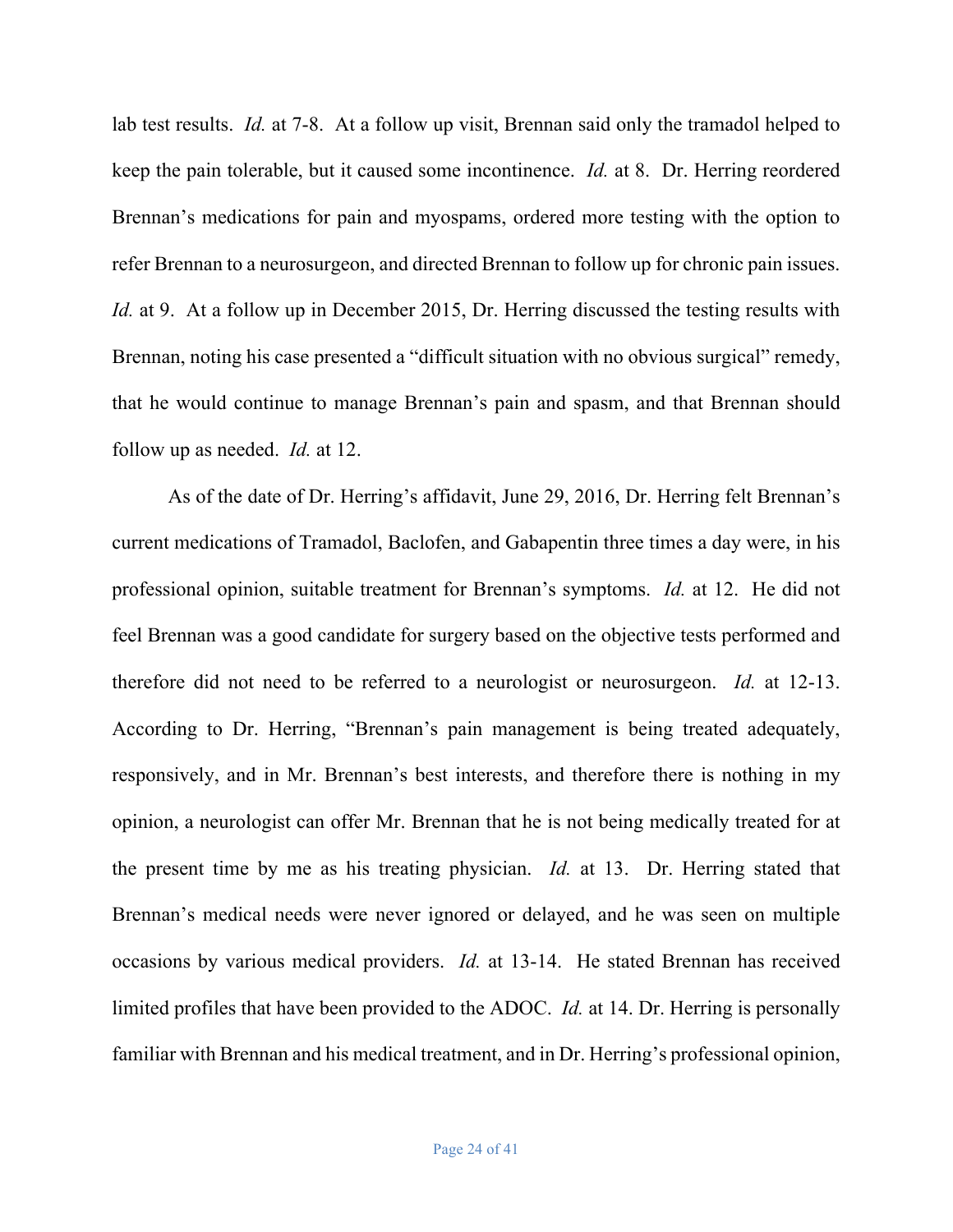Brennan, at all relevant times, has been treated within the standard of care of physicians practicing medicine in Alabama. *Id.*

Brennan submitted an affidavit repeating his complaints that he should have been prescribed more powerful pain killers, that he suffered no ill effects from stronger pain medications, that Corizon and its medical providers decline to prescribe strong pain medication as a way to save money, that he suffered pain and withdrawal symptoms after his pain medications were stopped, that he should have been referred to medical specialists, that he should have received a no-work profile, and that he was forced to work even though it was clear he should not have been working. Doc. No. 52. Brennan submitted sworn statements from other inmates, including an inmate who was denied opioid pain killers for a chronic pain condition while in prison but was prescribed them after he was released, Doc. No. 122, and inmates who were determined to be disabled under the Social Security Administration but were denied a no-work profile in prison, Doc. Nos. 59, 60.

#### **IV. DISCUSSION**

### **A. Eighth Amendment Claims Against Defendants in Their Official Capacities**

Brennan sues the defendants in their official capacities. Official capacity lawsuits are "in all respects other than name, . . . treated as a suit against the entity." *Kentucky v. Graham*, 473 U.S. 159, 166 (1985). State officials may not be sued in their official capacity unless the state has waived its Eleventh Amendment immunity or unless Congress has abrogated the state's immunity, and neither has occurred in this case. *See Lancaster v. Monroe County*, 116 F.3d 1419, 1429 (11th Cir. 1997) (citing *Seminole Tribe v. Florida*, 517 U.S. 44, 59 (1996) (discussing abrogation by Congress); *Pennhurst State School &*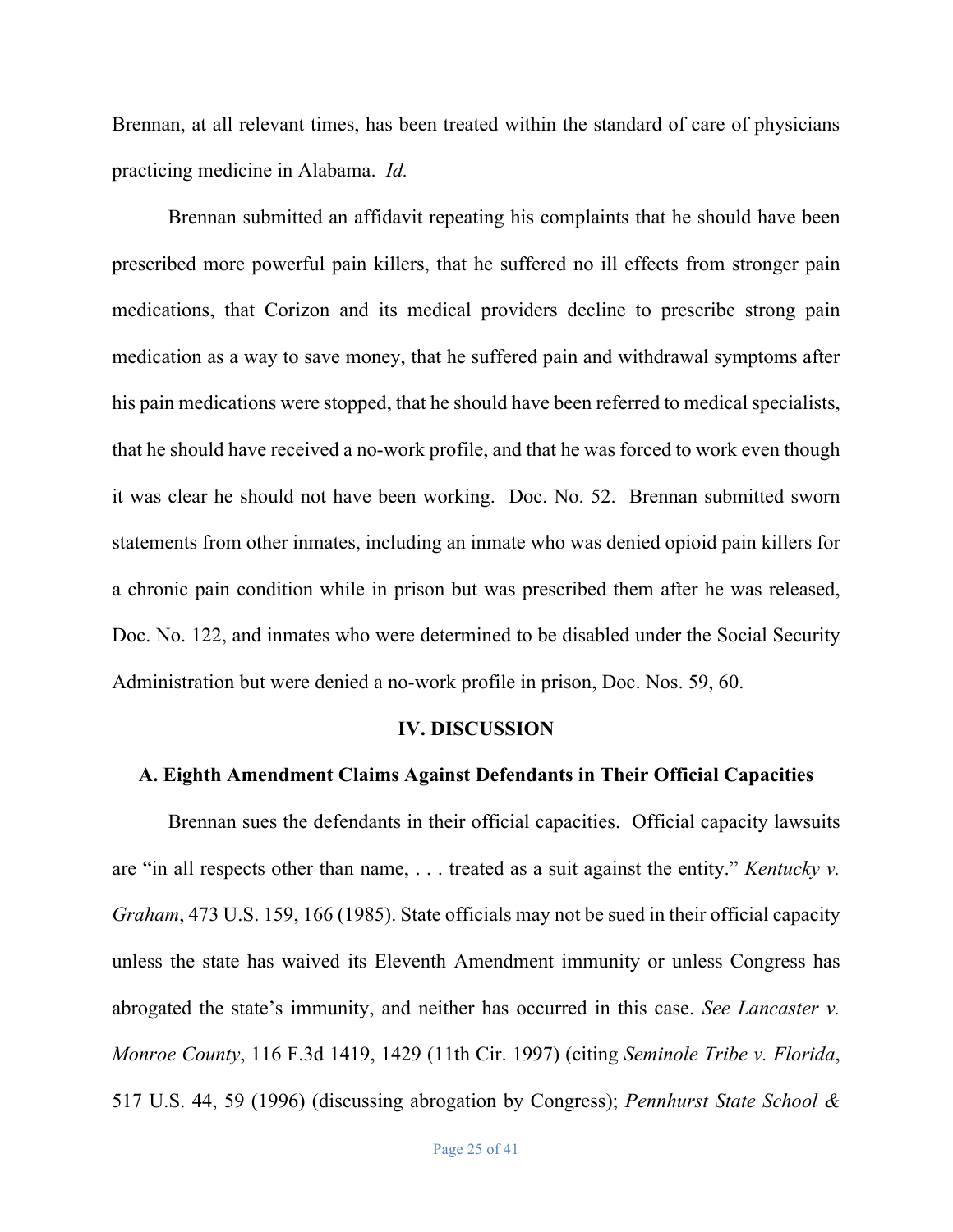*Hospital v. Halderman*, 465 U.S. 89, 100 (1984) (discussing Eleventh Amendment immunity); *Carr v. City of Florence*, 916 F.2d 1521, 1525 (11th Cir. 1990) (Alabama has not waived Eleventh Amendment immunity)). In light of the foregoing, the defendants are state actors entitled to sovereign immunity under the Eleventh Amendment for Brennan's Eighth Amendment claims seeking monetary damages from them in their official capacities.

# **B. Eighth Amendment Claims Against Defendants in Their Individual Capacities**

Brennan sues the defendants in their individual capacities for violations of the Eighth Amendment. The defendants argue they are entitled to qualified immunity, which offers complete protection from civil damages for government officials sued in their individual capacities if their conduct does not violate "clearly established statutory or constitutional rights of which a reasonable person would have known." *Hope v. Pelzer*, 536 U.S. 730, 739 (2002) (quoting *Harlow v. Fitzgerald*, 457 U.S. 800, 818 (1982)). Qualified immunity is not merely a defense against liability but rather immunity from suit, and the Supreme Court "repeatedly [has] stressed the importance of resolving immunity questions at the earliest possible stage in litigation." *Pearson v. Callahan*, 555 U.S. 223, 231-32 (2009) (quotation marks and citations omitted) (alteration added). To receive qualified immunity, the public official must first prove that he was acting within the scope of his discretionary authority when the allegedly wrongful acts occurred. *Lee v. Ferraro*, 284 F.3d 1188, 1194 (11th Cir. 2002). There is no dispute that the defendants were acting within the course and scope of their discretionary authority when the incidents complained of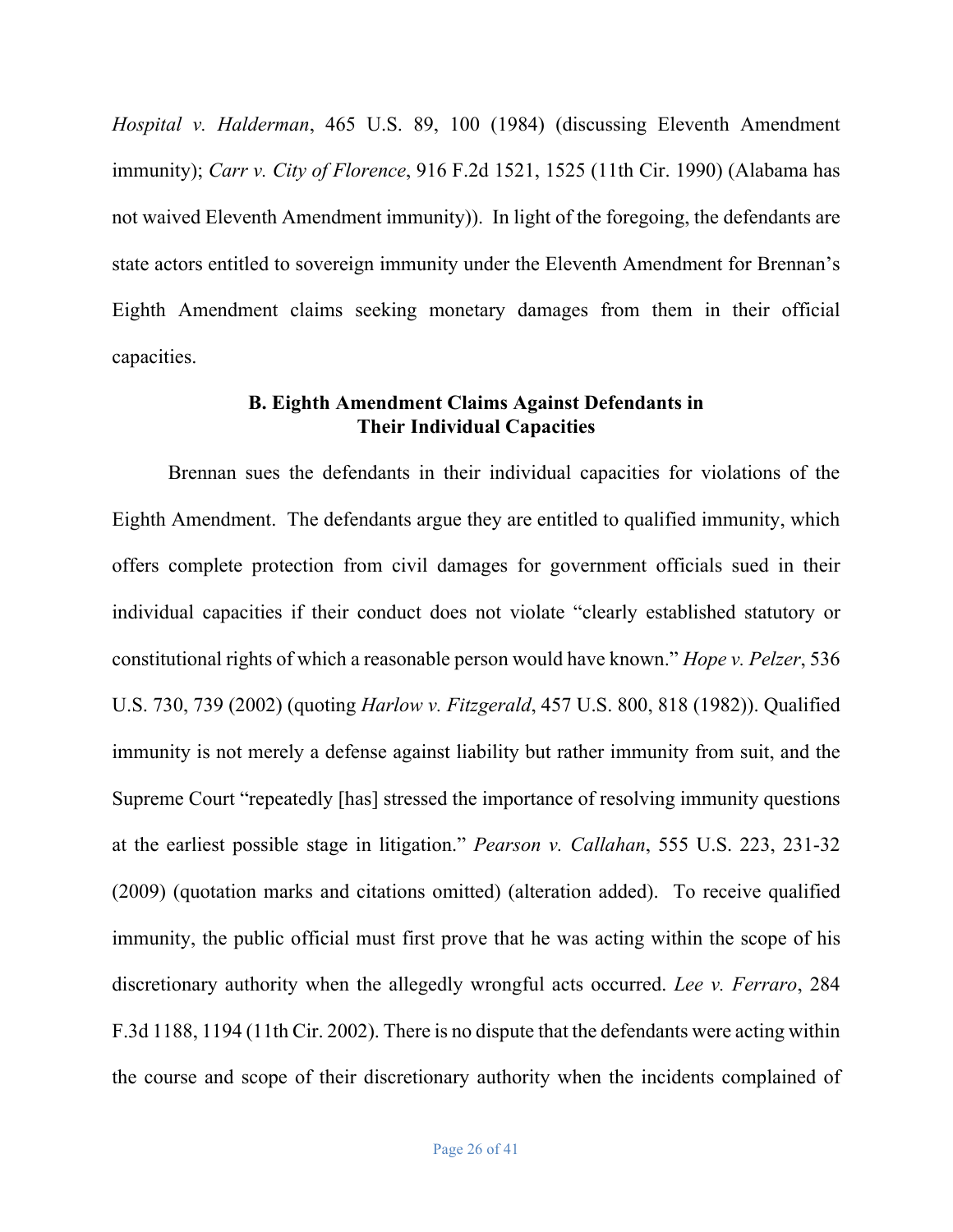occurred. The plaintiff must, therefore, allege facts that, when read in a light most favorable to him, show that the defendants are not entitled to qualified immunity. *Cottone v. Jenne*, 326 F.3d 1352, 1358 (11th Cir. 2003).

To satisfy his burden, a plaintiff must show two things: (1) that a defendant committed a constitutional violation and (2) that the constitutional right a defendant violated was "clearly established." *Crosby v. Monroe County*, 394 F.3d 1328, 1332 (11th Cir. 2004). "To be clearly established, a right must be sufficiently clear that every reasonable official would [have understood] that what he is doing violates that right. In other words, existing precedent must have placed the statutory or constitutional question beyond debate." *Reichle v. Howards*, 132 S. Ct. 2088, 2093 (2012) (quotation marks and citations omitted). "Qualified immunity gives government officials breathing room to make reasonable but mistaken judgments, and protects all but the plainly incompetent or those who knowingly violate the law." *Messerschmidt v. Millender*, 565 U.S. 535, 546 (2012) (quotation marks and citations omitted). If Brennan cannot establish both elements to satisfy his burden, the defendants are entitled to qualified immunity, and the court may analyze the elements "in whatever order is deemed most appropriate for the case." *Rehberg v. Paulk*, 611 F.3d 828, 839 (11th Cir. 2010) (citing *Pearson*, 555 U.S. at 241-42).

To prevail on a claim concerning an alleged denial of adequate medical treatment, a prisoner must, at a minimum, show that a defendant acted with deliberate indifference to the prisoner's serious medical needs. *Estelle v. Gamble*, 429 U.S. 97, 106 (1976); *Taylor v. Adams*, 221 F.3d 1254, 1258 (11th Cir. 2000); *McElligott v. Foley*, 182 F.3d 1248, 1254 (11th Cir. 1999); *Waldrop v. Evans*, 871 F.2d 1030, 1033 (11th Cir. 1989); *Rogers v. Evans*,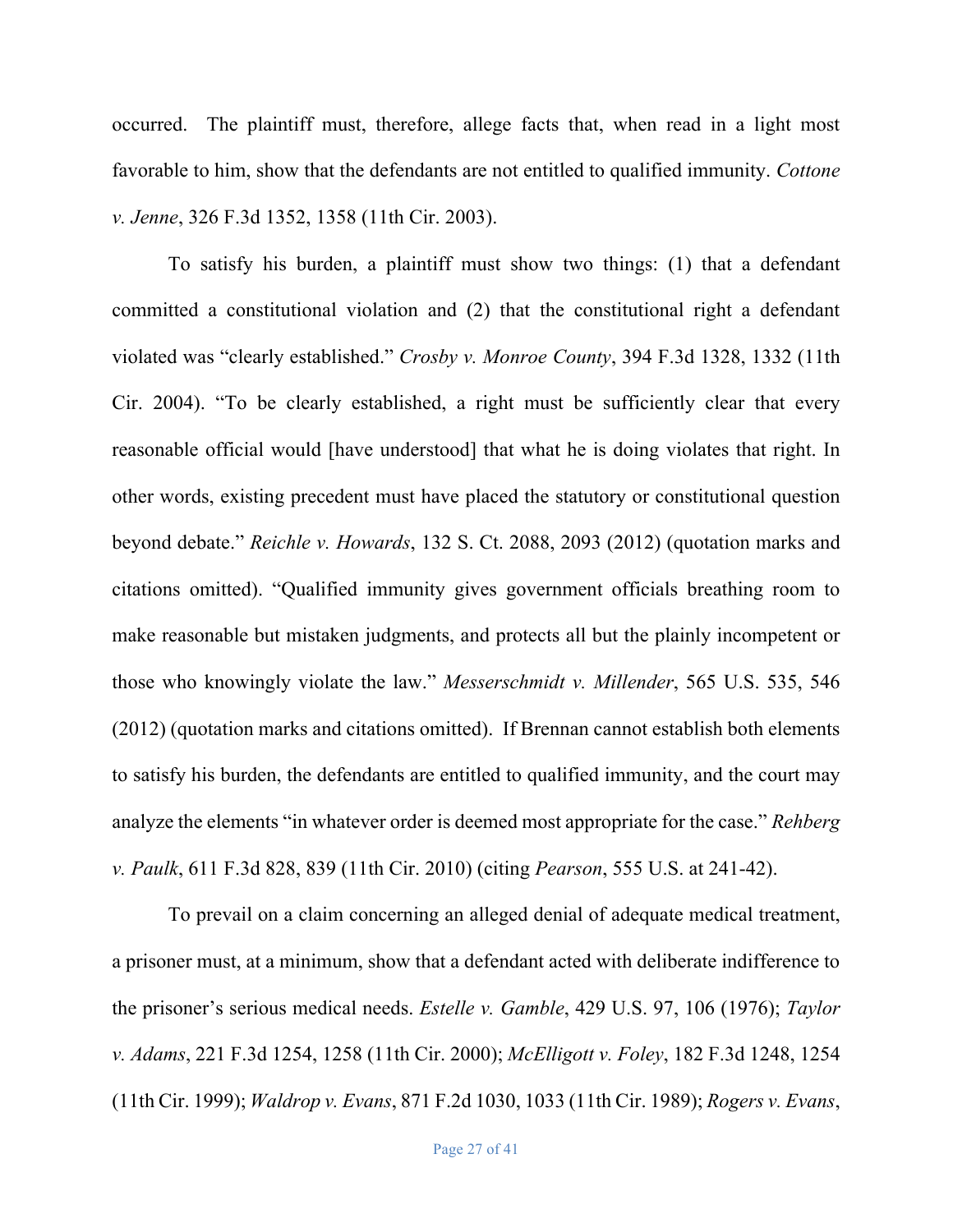792 F.2d 1052, 1058 (11th Cir. 1986). This standard requires a prisoner to "show: (1) a serious medical need; (2) the defendants' deliberate indifference to that need; and (3) causation between that indifference and the plaintiff's injury." *Mann v. Taser Int'l, Inc.*, 588 F.3d 1291, 1306-07 (11th Cir. 2009). The inquiry includes objective and subjective components, and the prisoner must show "an objectively serious need, an objectively insufficient response to that need, subjective awareness of facts signaling the need, and an actual inference of required action from those facts." *Taylor*, 221 F.3d at 1258; *McElligott*, 182 F.3d at 1255; *see also Farmer*, 511 U.S. at 837 (liability when defendant "knows of and disregards an excessive risk to inmate health or safety; the [defendant] must both be aware of facts from which the inference could be drawn that a substantial risk of serious harm exists, and he must also draw the inference"); *Johnson v. Quinones*, 145 F.3d 164, 168 (4th Cir. 1998) (defendant must have actual knowledge of a serious condition, not just knowledge of symptoms, and ignore known risk to serious condition to warrant finding of deliberate indifference). Furthermore, "an official's failure to alleviate a significant risk that he should have perceived but did not, while no cause for commendation, cannot under our cases be condemned as the infliction of punishment." *Farmer*, 511 U.S. at 838.

"A core principle of Eighth Amendment jurisprudence in the area of medical care is that prison officials with knowledge of the need for care may not, by failing to provide care, delaying care, or providing grossly inadequate care, cause a prisoner to needlessly suffer the pain resulting from his or her illness." *McElligott*, 182 F.3d at 1257. Not responding to complaints of pain or providing so little pain medication "as to amount to no care at all" constitutes a constitutional violation, and qualified immunity is unavailable to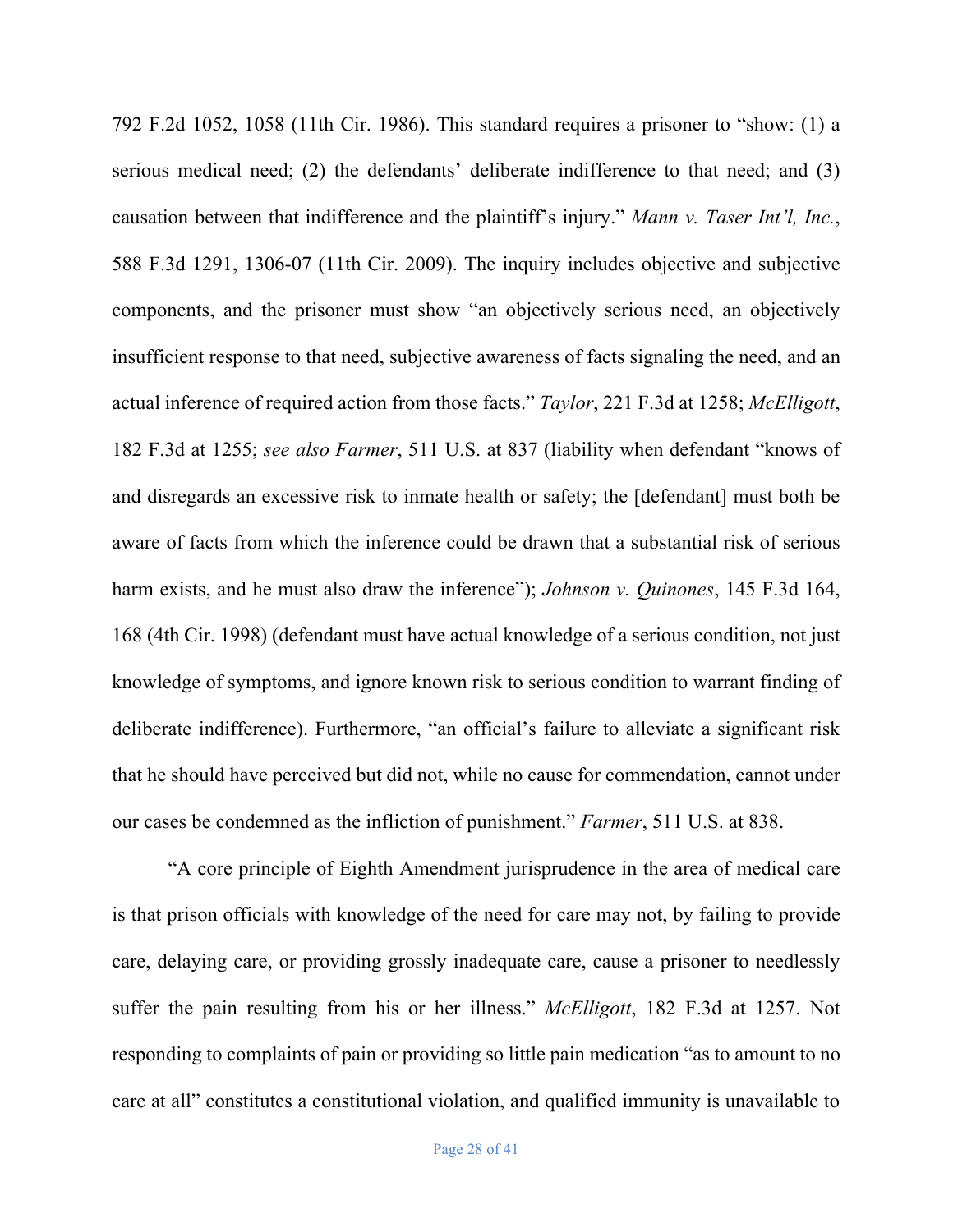such persons, who are "liable as if they had inflicted the pain themselves." *Id.* The length of delay and the reason for the delay matters, and even short delays are actionable if the medical need is sufficiently serious. *See Youmans v. Gagnon*, 626 F.3d 557, 564 (11th Cir. 2010). A medical need is serious if it "'has been diagnosed by a physician as mandating treatment or one that is so obvious that even a lay person would easily recognize the necessity for a doctor's attention.'" *Melton v. Abston*, 841 F.3d 1207, 1221-22 (11th Cir. 2016) (citations omitted). It also includes a medical need "'that, if left unattended, poses a substantial risk of serious harm.'" *Id.* at 1222 (citation omitted). "Severe pain that is not promptly or adequately treated can also constitute a serious medical need depending on the circumstances." *Id.* (citations omitted).

Medical malpractice does not rise to the level of a constitutional violation; instead, the standard is that of subjective, reckless disregard of an objectively substantial risk of serious harm to an inmate. *See Hinson v. Edmond*, 192 F.3d 1342, 1345 (11th Cir. 1999) (citations omitted). "Nor does a simple difference in medical opinion between the prison's medical staff and the inmate as to the latter's diagnosis or course of treatment support a claim of cruel and unusual punishment." *Harris v. Thigpen*, 941 F.2d 1495, 1505 (11th Cir. 1991) (alterations added) (citations omitted). "A difference in medical opinion does not constitute deliberate indifference so long as the treatment is minimally adequate." *Whitehead v. Burnside*, 403 F. App'x 401, 403 (11th Cir. 2010) (citing *Harris*, 941 F.2d at 1504-05); *Hamm*, 774 F.2d 1567, 1575 (11th Cir. 1985) (inmate's desire for some other form of medical treatment does not constitute deliberate indifference violative of the Constitution); *see also Garvin v. Armstrong*, 236 F.3d 896, 898 (7th Cir. 2001) ("A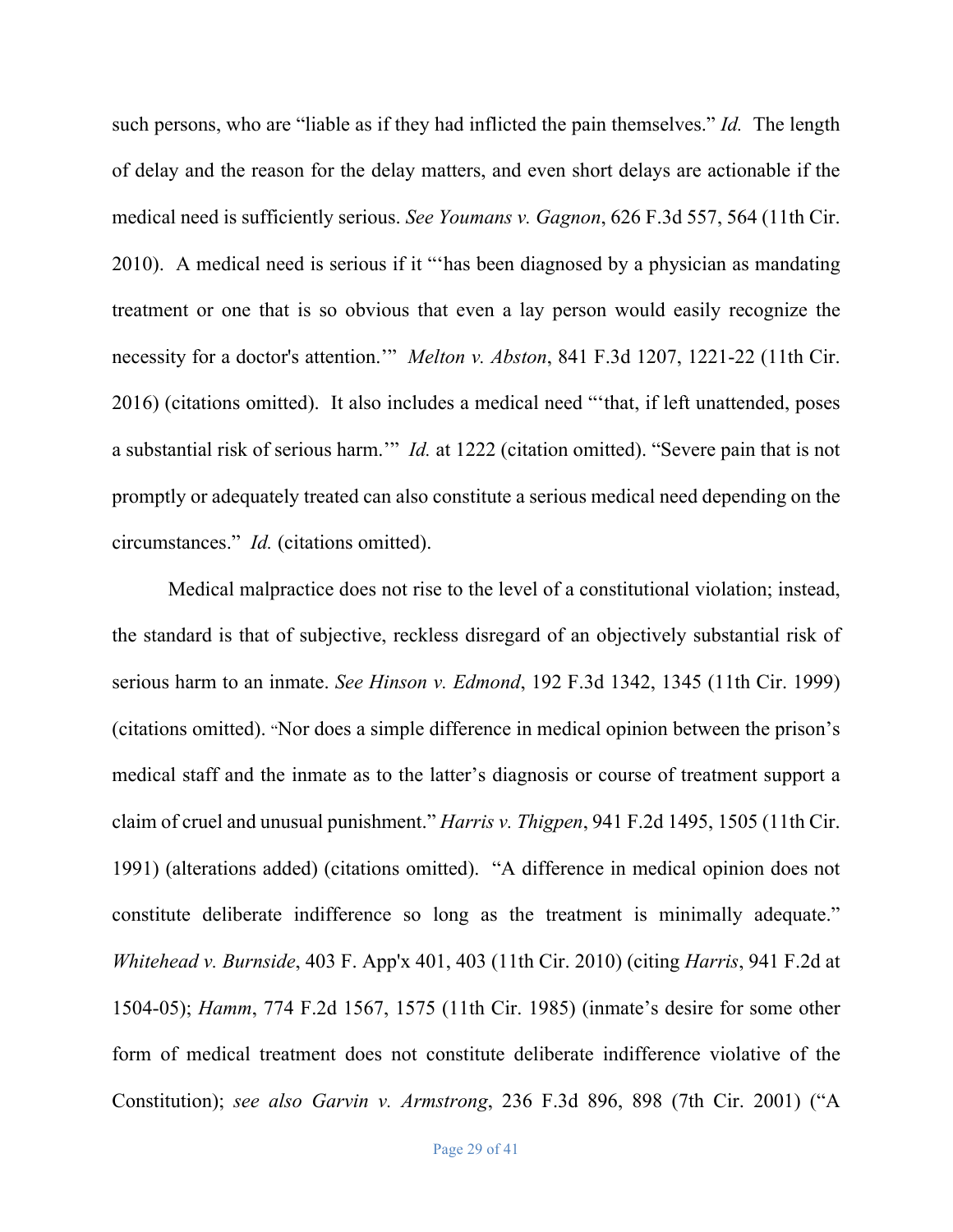difference of opinion as to how a condition should be treated does not give rise to a constitutional violation."). "[A]s *Estelle* teaches, the question of whether government actors should have employed additional diagnostic techniques or forms of treatment 'is a classic example of a matter for medical judgment' and therefore not an appropriate basis for grounding liability under the Eighth Amendment." *Adams v. Poag*, 61 F.3d 1537, 1545 (11th Cir. 1995). "Self-serving statements by a plaintiff do not create a question of fact in the face of contradictory, contemporaneously created medical records." *Whitehead v. Burnside*, 403 F. App'x 401, 403 (11th Cir. 2010) (citing *Bennett v. Parker*, 898 F.2d 1530 (11th Cir. 1990)); *see also Scott v. Harris*, 550 U.S. 372, 380 (2007) (where video of high speed chase "utterly discredited" plaintiff's sworn account of the events, court could disregard plaintiff's sworn account because it was "blatantly contradicted by the record, so that no reasonable jury could believe it"); *cf. Joassin v. Murphy*, 661 F. App'x 558, 559 (11th Cir. 2016) (where self-serving declarations from defendants and defendants' colleagues were not "so inherently credible as to 'blatantly contradict[ ]' and 'utterly discredit[ ]' plaintiff's self-serving testimony, summary judgment for defendants was not warranted). Finally, any claim that specific medical procedures have been impermissibly delayed requires an inmate to put verifying medical evidence in the record to establish the detrimental effect of delay in medical treatment. *Hill v. Dekalb Reg'l Youth Det. Ctr.*, 40 F.3d 1176, 1188-89 (11th Cir. 1994), *abrogated on other grounds by Hope v. Pelzer*, 536 U.S. 730, 739 (2002).

Deliberate indifference can include forcing an inmate to perform work beyond the inmate's strength or that is unduly painful. *See Buckley v. Barbour County, Ala.*, 624 F.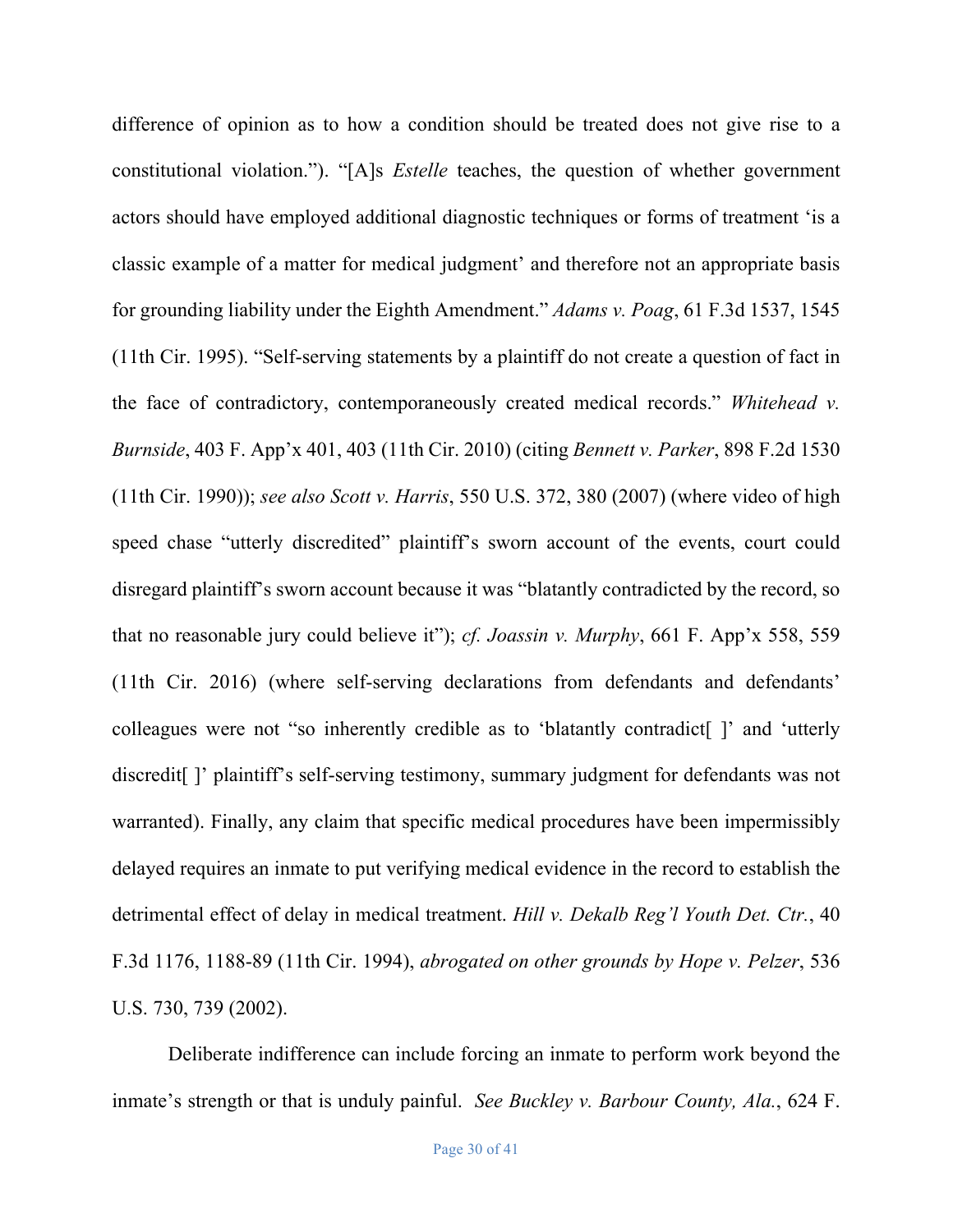Supp.2d. 1335, 1348 (M.D. Ala. 2008). Prison officers are entitled to rely on the judgment of medical expert staff. *See Williams v. Limestone Cty., Ala.*, 198 F. App'x 893, 897 (11th Cir. 2006) ("supervisory officials are entitled to rely on medical judgments made by medical professionals responsible for prisoner care"); *see also McRaven v. Sanders*, 577 F.3d 974, 981 (8th Cir. 2009) ("A prison official may rely on a medical professional's opinion if such reliance is reasonable."); *Johnson v. Doughty*, 433 F.3d 1001, 1011 (7th Cir. 2006) ("'Except in the unusual case where it would be evident to a layperson that a prisoner is receiving inadequate or inappropriate treatment, prison officials may reasonably rely on the judgment of medical professionals.'") (citation omitted).

## **1. Medical Defendants**

Brennan claims Corizon was deliberately indifferent to his chronic pain by denying or delaying care previously prescribed by a specialist, and denying adequate pain medication based on its policy "to cut costs as to narcotic medications distribution to" Brennan. Doc. No. 118, at 1. Brennan claims Dr. Copeland and Sagers-Copeland were deliberately indifferent to his serious medical needs, and they failed to intervene when he was forced to perform a job he was physically unable to do. Brennan claims that Hicks failed to intervene when Brennan was forced to work in a job that caused him pain and suffering. *Id.* at 2. Brennan further claims that Hallworth and Campbell also failed to intervene when other Corizon employees violated Brennan's Eighth Amendment violations, and when he was forced to work. *Id.* at 2-3.

## **a. Defendants Dr. Copeland, Hicks, and Sagers-Copeland**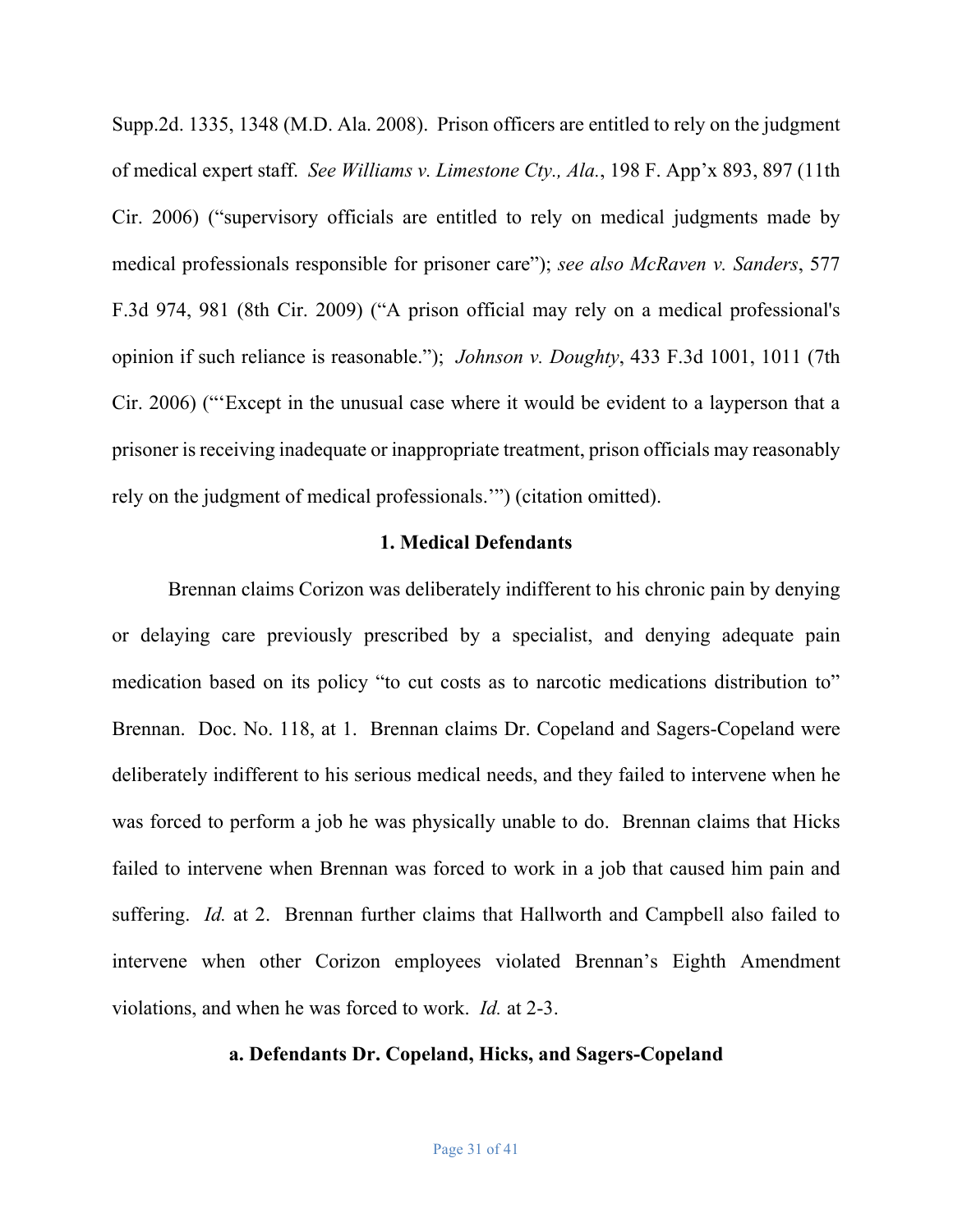Defendants Copeland, Hicks, and Sagers-Copeland do not specifically dispute in their affidavits Brennan's statement that Corizon has a policy not to prescribe strong narcotics except in cases of broken bones, cancer, or surgery. Nevertheless, even if Corizon has such a policy, it did not adversely affect Brennan's medical care based on the individual facts of Brennan's case, and based on this summary judgment record, no reasonable juror could determine that these defendants' treatment of him violated his Eighth Amendment rights.

#### **i. Pain**

Brennan insists his previous doctors said he would need to be on painkillers for the rest of his life, but Brennan presents no such evidence from a medical professional that is contemporaneous with the events starting in July 2012. Brennan provides no verified medical evidence to establish the detrimental effect of the delay in his treatment. *See Hill*, 40 F.3d at 1188-89. Similarly, Brennan presents no medical evidence regarding the strength of the painkillers he states he needed. Brennan states he was in pain when he was not on Norco, but Brennan has come forward with no verified medical evidence explaining how strong Norco is compared to other pain medications, or that he received an unacceptable substitute, or that his medical needs while at Staton required strong pain medication. Brennan complains about the delay in receiving pain treatment, but the reason for the delay matters. *See Youmans*, 626 F.3d at 564. Dr. Copeland told Brennan at their first encounter in July 2012 that she needed time to decide what medications would be appropriate for him, and she took about a week to prescribe pain medications for him. Dr. Copeland avers that Ultram is used for short-term pain relief and "is not designed to be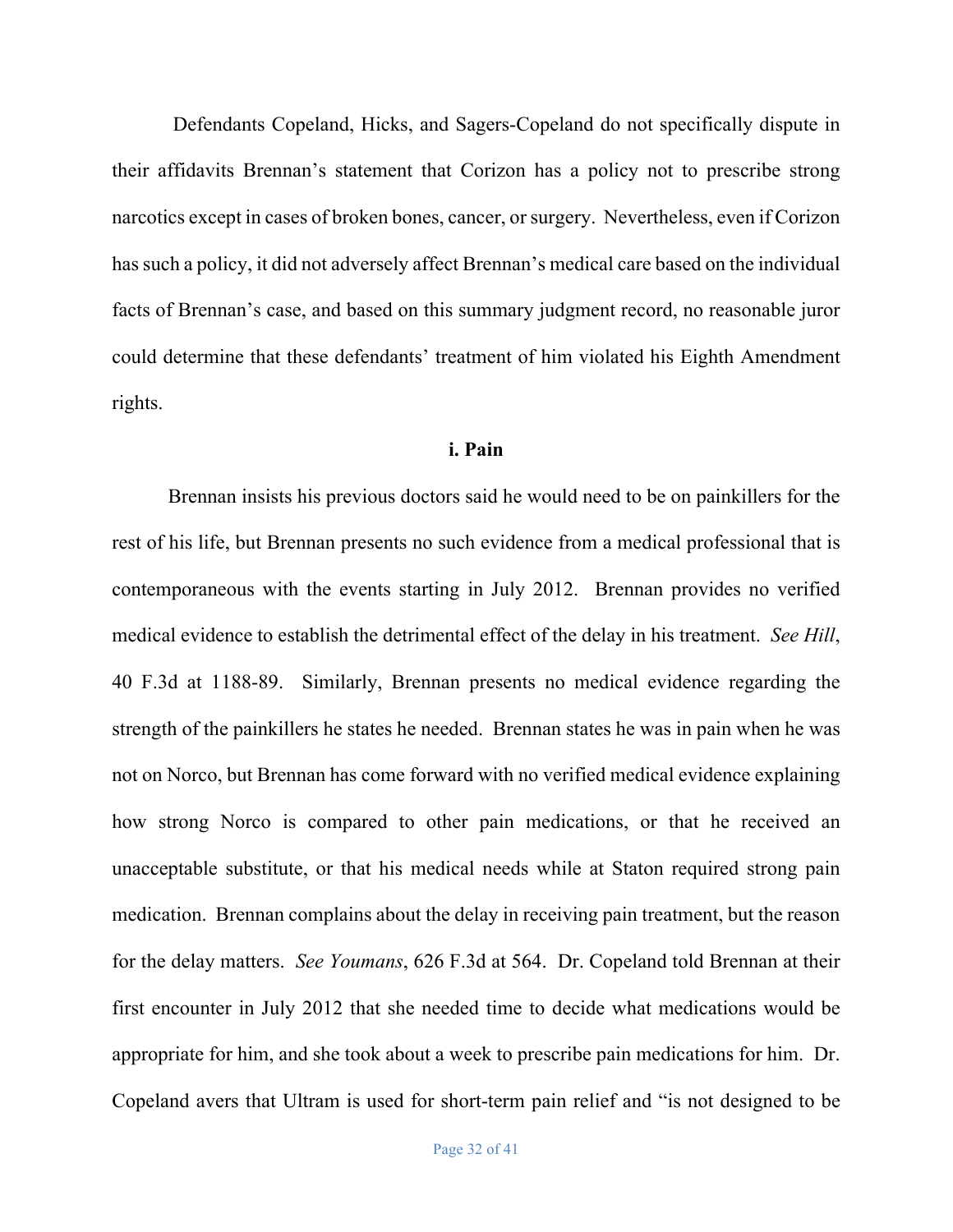utilized for long-term chronic pain issues." Doc. No. 32-1, at 4. It is undisputed that Brennan received no pain medication for approximately six weeks in the fall of 2012. But Dr. Copeland, along with other medical providers, knew of Brennan's complaints of pain, and Dr. Copeland "was attempting to alleviate Mr. Brennan's complains of chronic pain without complications from those medications." *Id.* When Hicks began caring for Brennan in 2013, she discussed his medical care with Dr. Crocker, and they concurred that a combination of Ultram and Parafon Forte were the best medications to treat Brennan at that time. Doc. No. 32-2, at 3. In 2015, Dr. Herring's professional medical opinion was that Brennan was best treated with a combination of Tramadol, Baclofen, and Gabapentin. Doc. No. 98-1, at 12. Defendant Sagers-Copeland was not responsible for providing medical care directly to Brennan, but she responded to Brennan's medical grievances, and she contacted care providers to ensure they were responding to his medical needs.

This court cannot second-guess the professional medical treatment Brennan received without more evidence that it was inappropriate. Brennan's medical case is complicated, but Dr. Copeland, Hicks, and many other medical care providers who are not named as defendants in this case worked with Brennan to control his pain. Brennan has come forward with no evidence to contradict the medical evidence in the record except his own statements that he had pain and that certain medications alleviated it. Brennan may have preferred different medications or referral to a specialist, but the undisputed medical records demonstrate that defendants Dr. Copeland and Hicks provided Brennan with continuous medical review and treatment. Whether medical personnel "should have employed additional . . . forms of treatment 'is a classic example of a matter for medical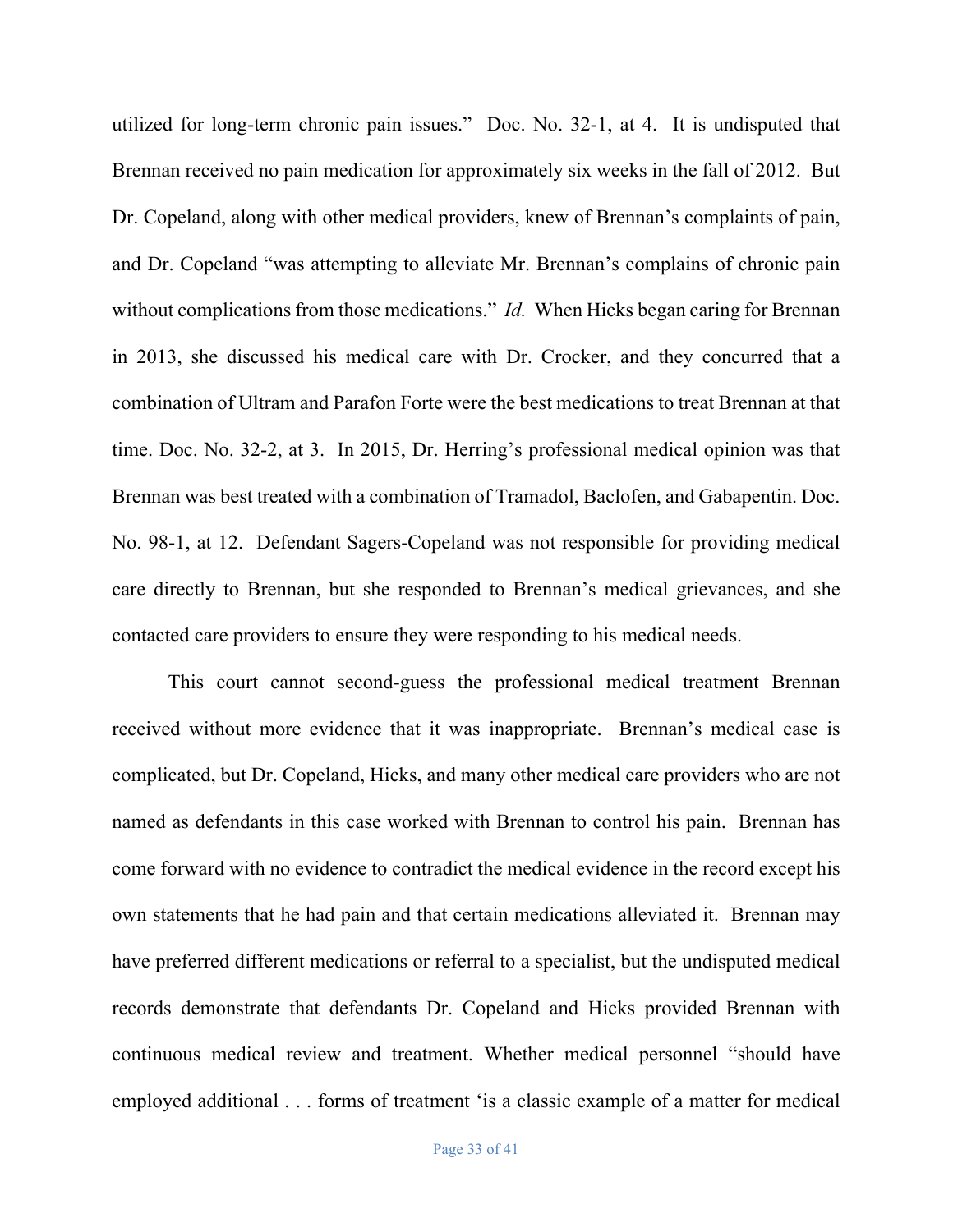judgment' and therefore not an appropriate basis for liability under the Eighth Amendment." *Adams*, 61 F.3d at 1545-46 (quoting *Estelle*, 429 U.S. at 107); *see also Adams*, 61 F.3d at 1546 (inmate's allegation that his prison physician did not diligently pursue alternative means of treating condition "did not 'rise beyond negligence'. . . to the level of deliberate indifference") (citations omitted). The mere fact that medical personnel who treated Brennan elsewhere at a different time and differed in their opinions as to the appropriate course of treatment for Brennan does not, without more, constitute deliberate indifference. *See Garvin*, 236 F.3d at 898. Consequently, the record does not create a genuine dispute that Dr. Copeland's, Hicks, or Sagers-Copeland's treatment of Brennan, even if negligent, was so grossly inadequate "as to amount to no care at all" for a sufficiently serious medical need. *See McElligott*, 182 F.3d at 1257.

#### **ii. Withdrawal Symptoms**

Brennan also claims the defendants violated his Eighth Amendment rights by causing him to suffer physical withdrawal from his pain medications. Courts have held that withdrawing from alcohol and opiates can constitute serious medical needs. *E.g.*, *Harper v. Lawrence Cty., Ala.*, 592 F.3d 1227, 1237 (11th Cir. 2010) ("our prior pronouncements on the illegality of delayed or inadequate treatment for alcohol withdrawal should have sufficed to put the supervisory Defendants on notice . . . that delayed or inadequate treatment of alcohol withdrawal would be unlawful."); *Foelker v. Outagamie Cty.*, 394 F.3d 510, 513 (7th Cir. 2005) (holding opiate withdrawal is serious medical need; and holding that social worker "might not have understood the severity of the situation and might have negligently believed that Foelker did not need additional medical attention. But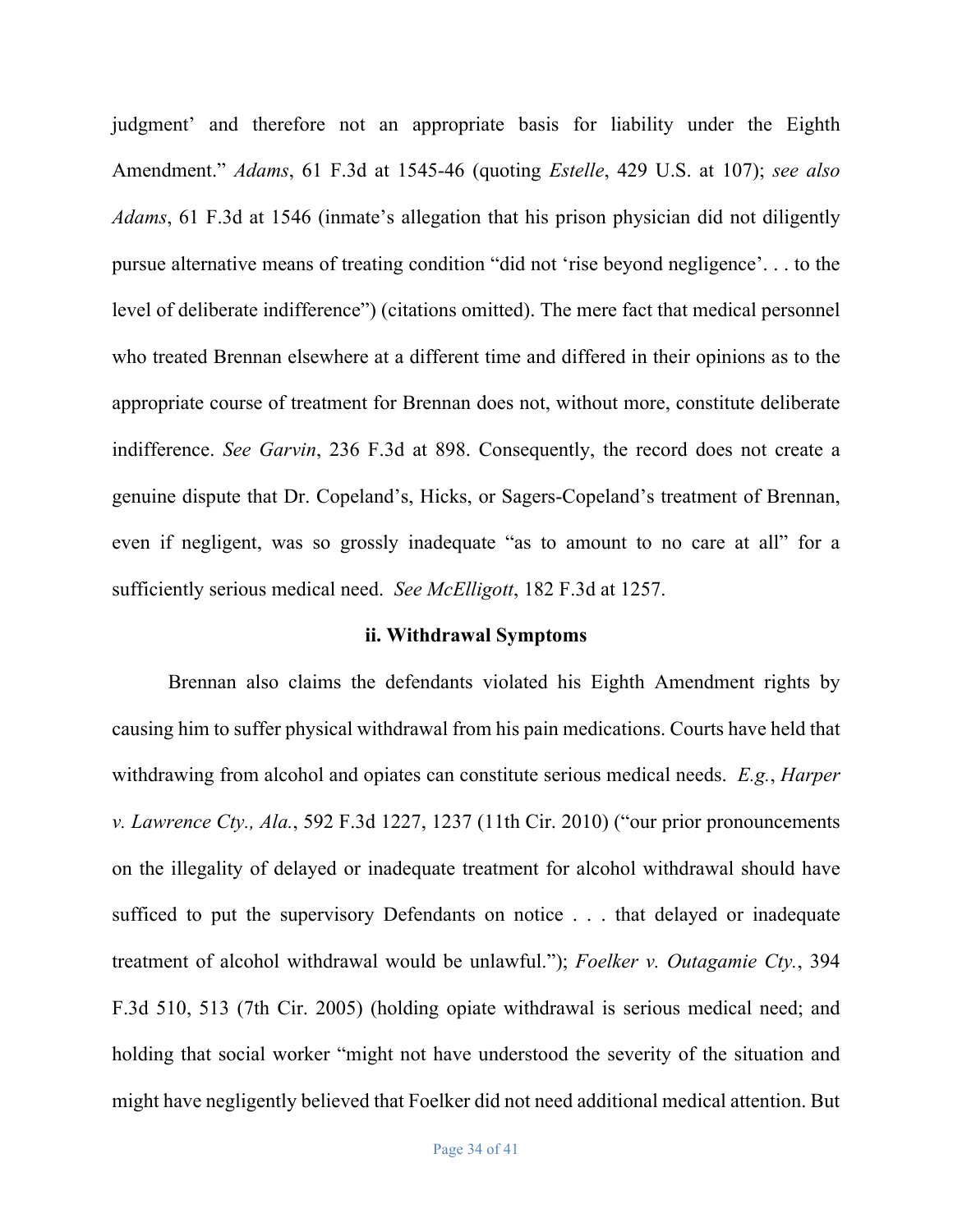drawing all inferences in Foelker's favor, as we must at this stage, a reasonable jury could also conclude that she intentionally allowed Foelker to suffer from the effects of his withdrawal."). Brennan mentioned muscle spasms, nausea, hot and cold flashes, and insomnia, but it is unclear to what degree he experienced these symptoms. The defendants have stated they did not deny or delay any treatment for his serious medical needs, and Brennan has come forward with no verified medical evidence regarding the effects of withdrawing from Norco or the other drugs he received. He also has provided no verified evidence regarding accepted medical treatment for withdrawal from the drugs. *See Hill*, 40 F.3d at 1188-89. Dr. Copeland stated she was attempting to treat his pain without complications from the medications. Even drawing all inferences in Brennan's favor, based on this summary judgment record no reasonable juror could conclude that these defendants intentionally allowed Brennan to suffer serious effects of withdrawing from the medications. *See Harper*, 592 F.3d at 1237; *Foelker*, 394 F.3d at 513.

#### **iii. No-Work Profile**

Brennan claims that these defendants also failed to issue him a no-work profile in violation of his Eighth Amendment rights. Dr. Copeland noted in November 2012 that Brennan did not cooperate with her exam of him and acted as if he could not even hold his arm out so she could test his arm and bilateral lower extremity resistance. Here, Brennan provides only his own statements regarding his abilities, and the observations of other individuals not trained in medicine, suggesting that Brennan could perform no jobs while he was at Draper. It is undisputed that Dr. Copeland, Hicks, and other medical care providers at Staton issued special needs profiles listing the work limitations that, in their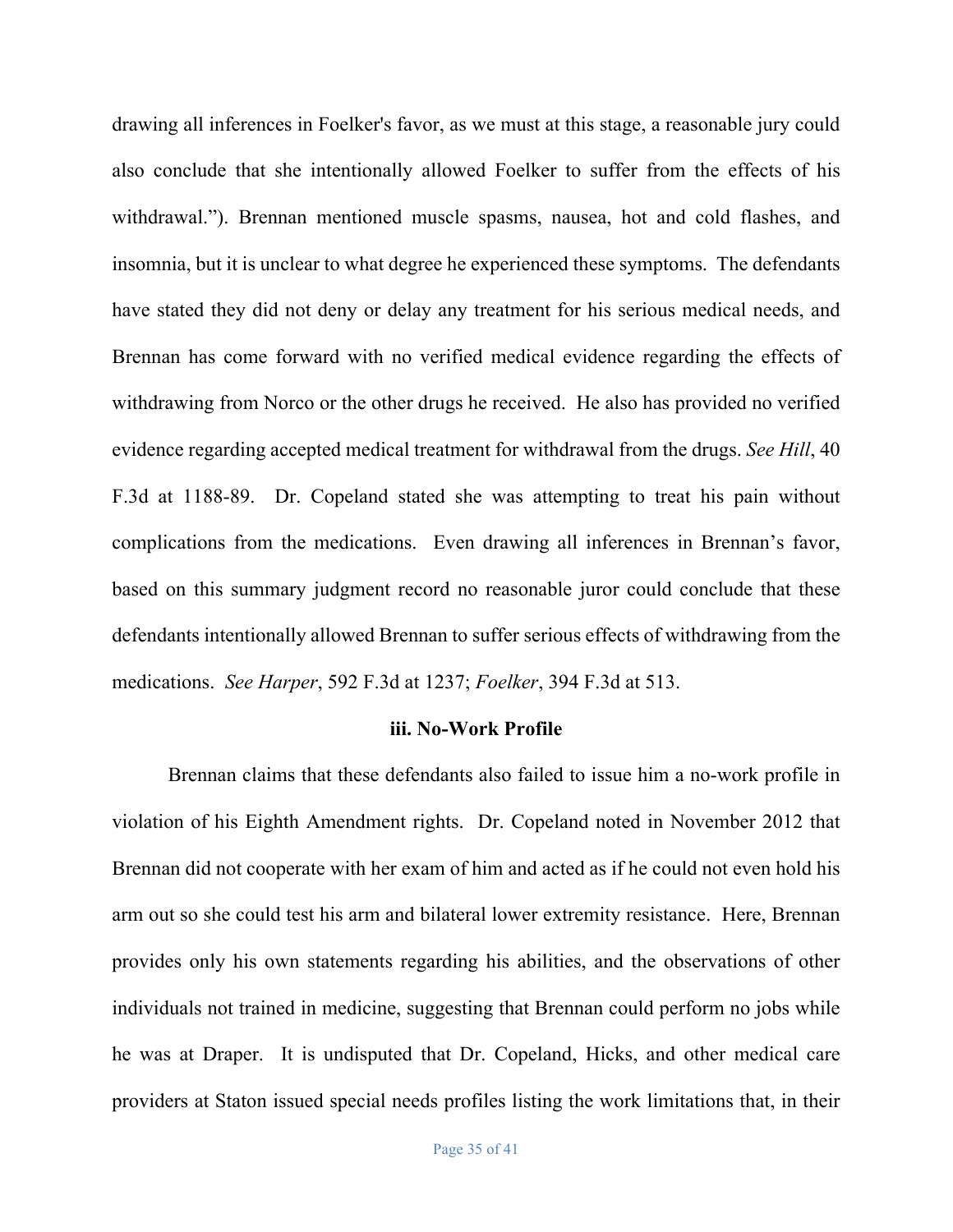professional medical judgment, Brennan required. As Sagers-Copeland explained, medical providers did not control what jobs inmates were assigned—ADOC officials have that responsibility--but it was possible that an inmate's medical limitations precluded the inmate from working. To the extent that Brennan claims these defendants were deliberately indifferent to his serious medical needs by not issuing more work limitations, he does not create a genuine dispute of material fact precluding summary judgment.

## **iv. Summary**

Based on this summary judgment record, Dr. Copeland did not ignore Brennan's pain or related symptoms; she did not fail to treat them; she regularly reviewed his health including his complaints of pain; and she issued prescriptions, special needs profiles, and follow up treatment that she felt in her professional opinion was medically appropriate. Brennan's claim against Hicks does not concern the medical care she provided and instead challenges Hicks's failure to intervene when he said he could not perform his assigned job. It is evident that Dr. Copeland and Hicks rendered treatment to Brennan in accordance with their professional judgment. Similarly, Sagers-Copeland reviewed and responded appropriately regarding Brennan's medical care, as far as her responsibilities required. The record is therefore devoid of evidence, significantly probative or otherwise, showing that these defendants acted with deliberate indifference to Brennan's serious medical needs. Brennan has failed to present any evidence which indicates that these defendants knew that the manner in which they treated Brennan created a substantial risk to Brennan's health and that with this knowledge consciously disregarded such risk to his health or failed to intervene regarding Brennan's job. No reasonable juror could find in Brennan's favor on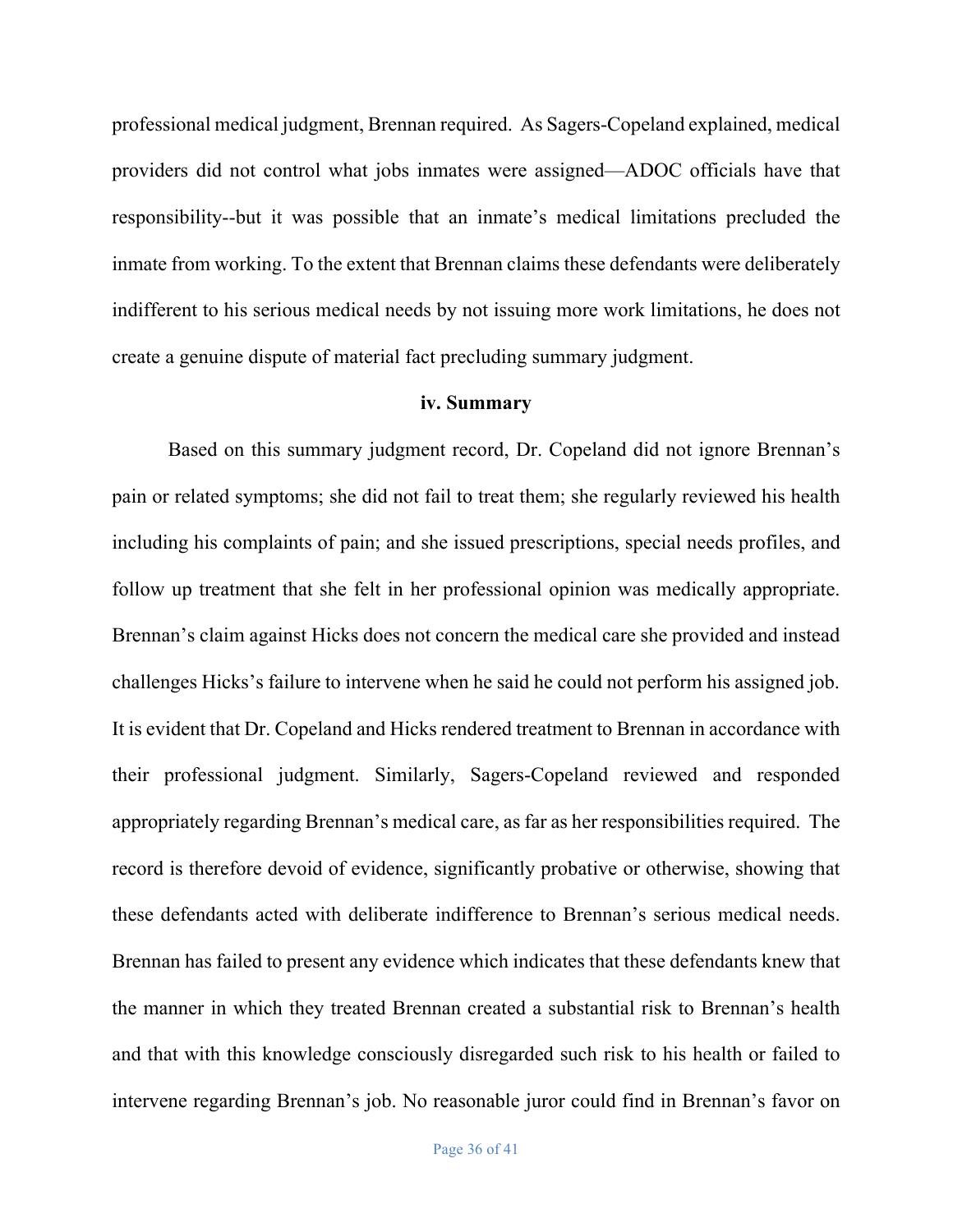his Eighth Amendment claims against Dr. Copeland, Hicks, or Sagers-Copeland, and they are entitled to judgment as a matter of law. *See Matsushita*, 475 U.S. at 587. Because summary judgment is due to be granted to these defendants on the Eighth Amendment claim, they are also entitled to qualified immunity. *See Hope*, 536 U.S. at 739.

### **b. Defendants Hallworth, Campbell, and Corizon**

Defendants Hallworth and Campbell held corporate leadership positions over Dr. Copeland, Hicks, and Sagers-Copeland. A supervisor may not be held liable solely on the basis of respondeat superior. *Cottone v. Jenne*, 326 F.3d 1352, 1360 (11th Cir. 2003) (citations omitted). Liability against a supervisor may be imposed only if a plaintiff shows the supervisor either personally participated in the alleged constitutional violation or instigated or adopted a policy that violated the plaintiff's constitutional rights. *Id.* at 1360 ("supervisory liability under  $\S$  1983 occurs either when the supervisor personally participates in the alleged unconstitutional conduct or when there is a causal connection between the actions of a supervising official and the alleged constitutional deprivation").

Viewing the evidence in the light most favorable to Brennan, there is no showing on this record that Hallworth or Campbell actually knew about the alleged unconstitutional acts against Brennan. Although Brennan states he sent them letters, there is no evidence on this record that they received and read the communications instead of forwarding them on to the responsible party for response. Consequently, even if the actions of the other defendants amounted to an Eighth Amendment violation, Hallworth and Campbell cannot be individually liable for it. *See Cottone*, 326 F.3d at 1360.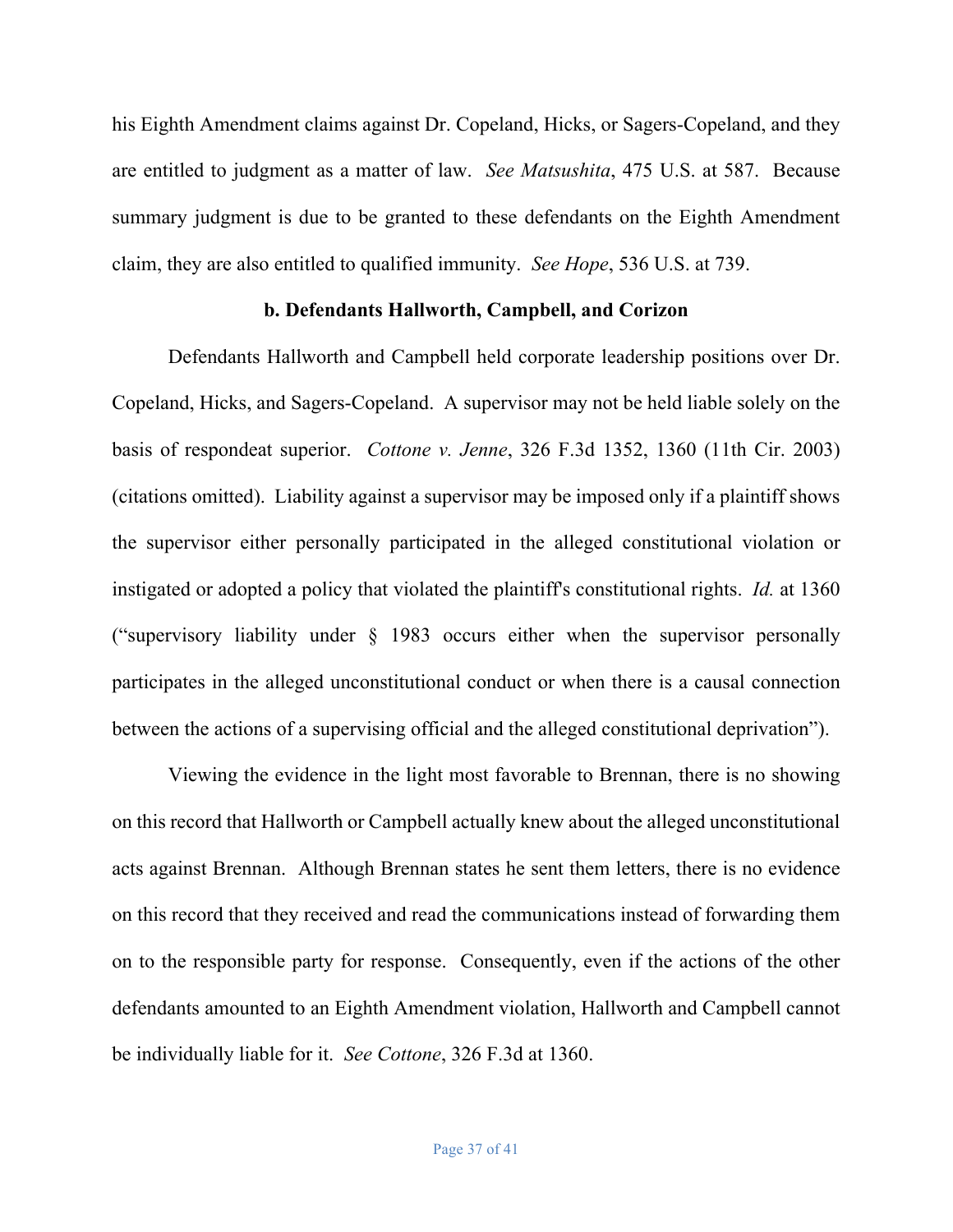In addition, there is nothing on this record that Hallworth, Campbell, or Corizon created or approved of a policy to limit strong pain medication for inmates that violated Brennan's Eighth Amendment rights. A private entity providing medical care to inmates may be directly liable under § 1983 if the action alleged to be unconstitutional is undertaken pursuant to that entity's policy or custom. *See Brennan*, 626 F. App'x at 943 n.2 (citing *Buckner v. Toro*, 116 F.3d 450, 452-53 (11th Cir. 1997)); *see also Salas v. Tillman*, 162 F. App'x 918, 922 (11th Cir. 2006) ("an official also may be liable where a policy or custom that he established or utilized resulted in deliberate indifference to an inmate's constitutional rights"). In Brennan's case before the Court of Appeals, it ruled that the district court erred in ruling that Brennan failed to state an Eighth Amendment claim that he was refused medication as a cost-cutting policy that left him suffering for eight hours a day. *Brennan*, 626 F. App'x at 944 (prisoner stated claim where "complaint alleged that [doctor] said he was limited in his ability to prescribe strong pain medication and that [care provider] authorized him to do so only for a time") (alterations added). Here, however, the case is not at that earlier stage but rather is at the summary judgment stage. As previously discussed, the defendants have come forward with medical evidence that Brennan's pain was appropriately treated. Although Brennan insists that Corizon has a policy of providing strong narcotics to prisoners only in cases of broken bones, cancer, or surgery, the undisputed records demonstrate that medical care providers knew about Brennan's injuries and pain, and that Brennan fails to create a genuine dispute whether he received constitutionally sufficient medical treatment. Accordingly, summary judgment is due to be granted in favor of Hallworth, Campbell, and Corizon.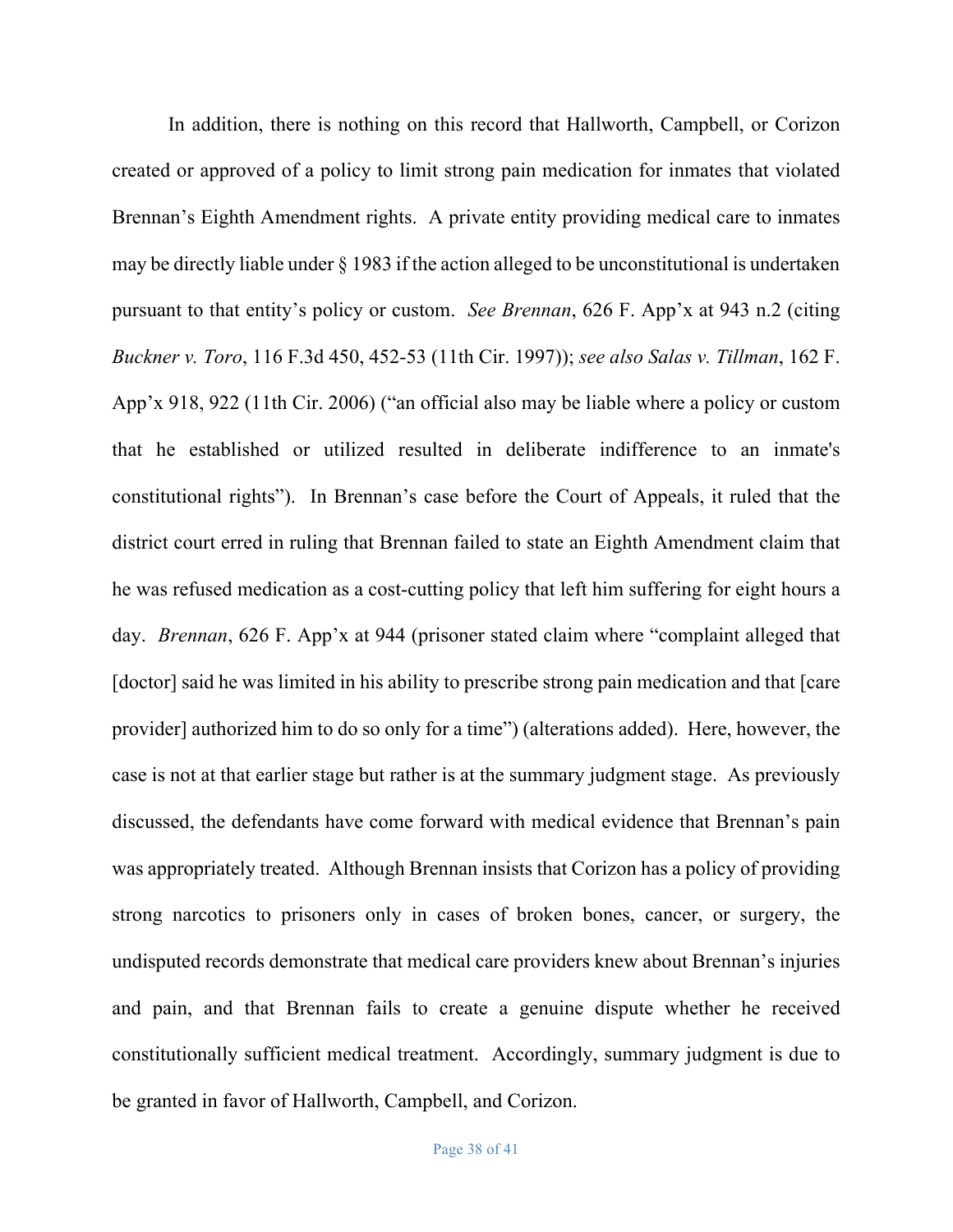#### **2. ADOC Defendants**

Brennan claims that ADOC officials Philyaw and Jackson denied Brennan his Eighth Amendment rights by forcing him to perform a job beyond his physical abilities. Brennan claims that Thomas, Naglich, Boyd, and Billups failed to intervene after becoming aware of the deliberate indifference to Brennan's serious medical needs and Brennan's forced work in a job beyond his physical abilities.

Billups managed the job board, and he responded to Brennan's request to be moved from the kitchen to the dorm by saying, "I've put you on the jobs board." Doc. No. 1-1, at 106. Billups, however, avers he was not involved in assigning Brennan a job. In any event, neither Philyaw nor Billups provided medical care to Brennan, and even assuming both knew about Brennan's medical complaints, they were not medical professionals, and they were entitled to rely on the professional judgment of medical care providers who issued the limited profiles regarding Brennan's ability to work. *See Williams*, 198 F. App'x at 897 ("supervisory officials are entitled to rely on medical judgments made by medical professionals responsible for prisoner care"); *McRaven*, 577 F.3d at 981. Except for Brennan's own conclusory statements, and his statements about observations by other individuals with no medical experience, there is no evidence in the record to support Brennan's assertion that he could not perform the job of dining room worker or dorm cleaner. Brennan's conclusory statements are not enough to create a genuine dispute of material fact regarding these defendants' subjective beliefs about Brennan's serious medical needs or his ability to perform his assigned job. *See Holifield*, 115 F.3d at 1564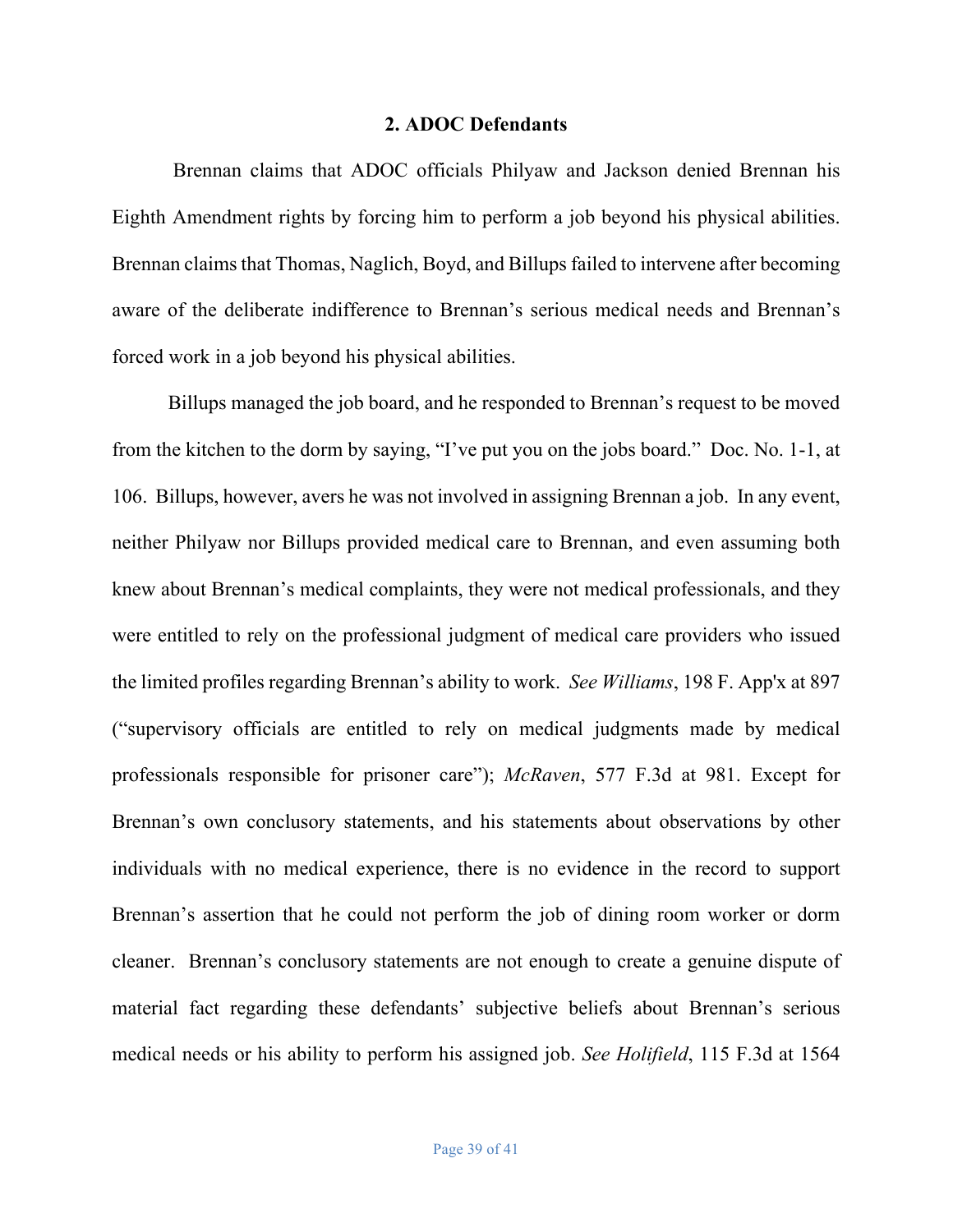n.6 (conclusory assertions contrary to evidence in the record, in the absence of supporting evidence, are insufficient to withstand summary judgment).

Thomas, Naglich, and Boyd held supervisory roles regarding the other ADOC officials named as defendants. Viewing the evidence in the light most favorable to Brennan, there is no showing on this record these ADOC supervisors actually knew about the alleged unconstitutional acts against Brennan. Consequently, even if the actions of the other defendants amounted to an Eighth Amendment violation, these defendants cannot be individually liable simply based on their supervisory positions. *Cottone*, 326 F.3d at 1360; *Marsh*, 268 F.3d at 1035. In addition, there is nothing on the record suggesting that these defendants created or approved of a policy to limit strong pain medication for inmates or force them to work despite medical limitations. *See Salas*, 162 F. App'x at 922. Based on this record, Brennan does not create a genuine dispute whether these defendants were deliberately indifferent to his serious medical needs. *See Mann*, 588 F.3d at 1306-07.

No reasonable juror could find that any of the ADOC defendants consciously disregarded a substantial risk to Brennan's health by failing to intervene in his medical care or his job duties, or by forcing him to work beyond his physical limitations. Thus, no reasonable juror could find that the ADOC defendants were deliberately indifferent to Brennan's serious medical needs.<sup>12</sup> Defendants Philyaw, Jackson, Billups, Thomas, Naglich, and Boyd are therefore entitled to judgment as a matter of law on Plaintiff's Eighth Amendment claim. *See Matsushita*, 475 U.S. at 587.

 $12$  Because Brennan fails to show a constitutional violation, the ADOC defendants are also entitled to qualified immunity. *See Hope*, 536 U.S. at 739.